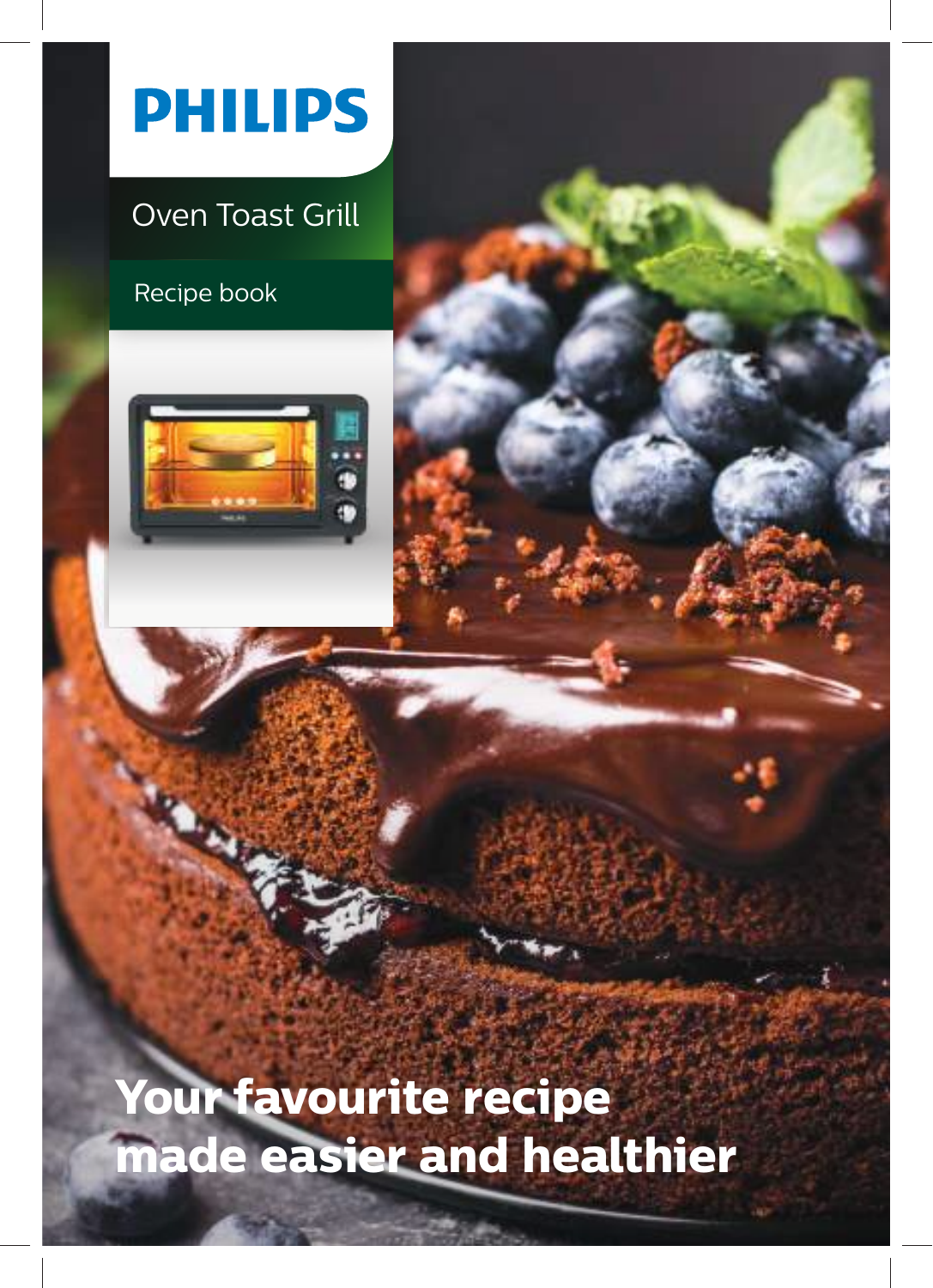# **Easier and healthier**  way to bake, roast and grill

A nutritious healthy meal is a great way to bond with family and friends. With Philips Oven Toast and Grill it's now convenient to prepare meals which are tasty and healthy.

Start today with customised Indian recipes in this booklet. If you are a foodie, this appliance fits the best for trying new cuisines to savour your taste buds in a healthy way. It's all up to you, and your specific dietary needs- as you take control of your nutrition with Philips Oven Toast & Grill.

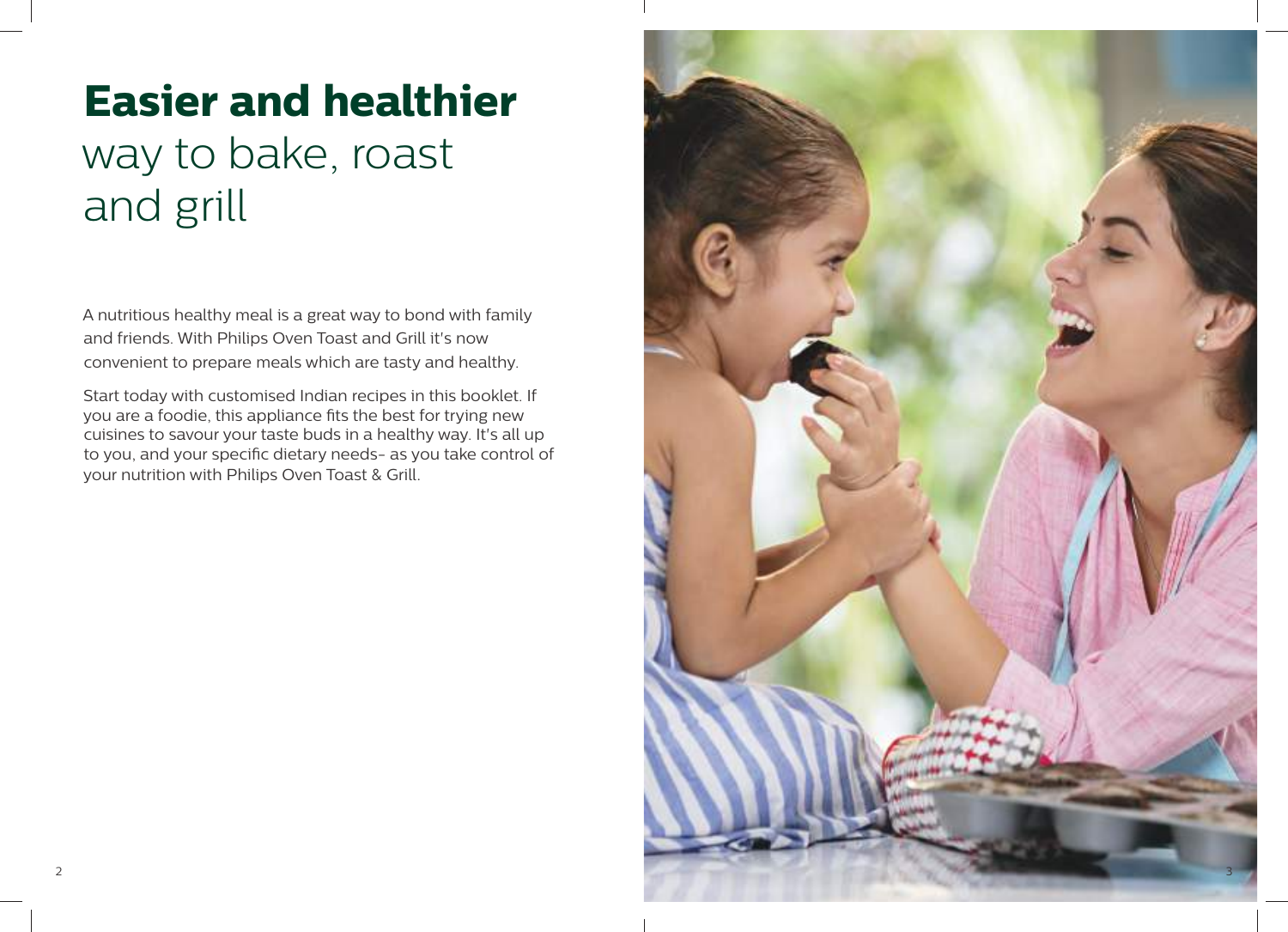# **Opti Temp Technology**  for easy cooking

Philips OTG is enabled with 10 customised one touch menus programmed with optimum temperature setting technology for easy and joyful cooking experience. Optimum temperature setting technology ensures uniform cooking of the ingredients with the benefit of optimum browning, better crispiness and supports higher nutritional retention.

It's exclusively designed Preheat mode heats the entire chamber which supports recipes like cakes, muffins, pizzas, bread, bun, bagel and cookies. Exclusively customised modes like Grill and Tikka makes cooking Indian cuisines a lot easier than before.

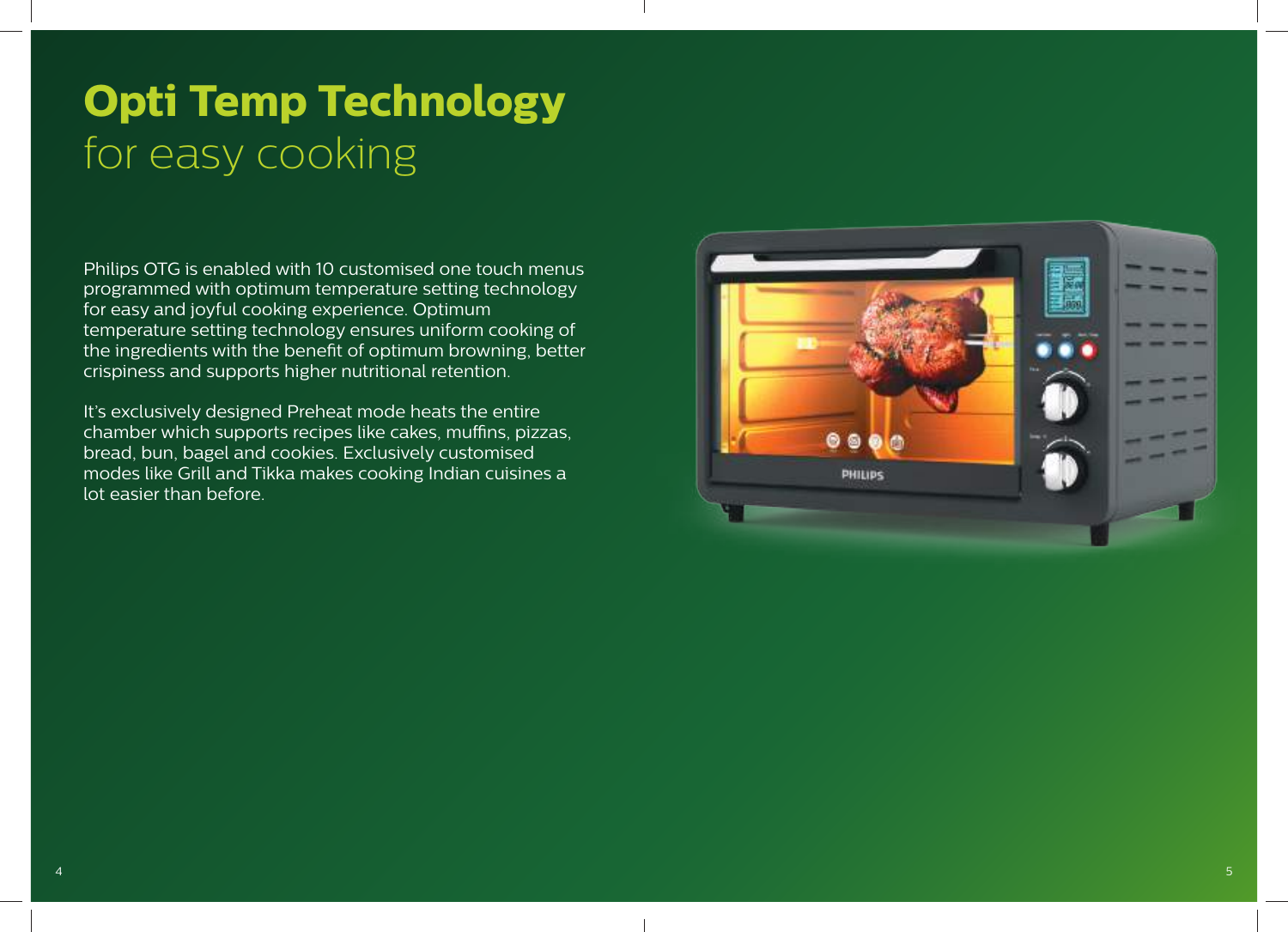# **Contents**

# **Toast**

| Chili cheese toast | O8. |
|--------------------|-----|
| Veg sandwich       | .N9 |

# **Bagel**

Whole wheat bagel **10** and 10

# **Pizza**

| Paneer Kulcha    | 12 |
|------------------|----|
| Wheat pizza base | 14 |
| Veg pizza        | 15 |
| Non-veg pizza    | 16 |
| Margeritta pizza | 17 |

# **Bake**

| 18 |
|----|
| 19 |
| 20 |
| 21 |
| 22 |
| 23 |
| 24 |
| 26 |
|    |

# **Broil**

| Full fish kebab | -27 |
|-----------------|-----|
| Broiled fish    | 28  |
| Broiled chicken | 29  |

# **Cookies**

 $\mathbf{I}$ 

| Choco chip cookies<br><b>Butter cookies</b><br>Multigrain cookies | 30<br>31<br>32 |
|-------------------------------------------------------------------|----------------|
| Nankhatai                                                         | 33             |
| <b>Roast</b>                                                      |                |
| Lemon garlic roasted prawns<br>Tandoori chicken                   | 34<br>35       |
| <b>Grill</b>                                                      |                |
| Mutton chops<br>Chicken strips                                    | 36<br>37       |
| <b>Tikka</b>                                                      |                |
| Paneer tikka                                                      | 38             |
| Chicken tikka<br>Veg cutlet                                       | 39<br>40       |
| Hara bhara kabab                                                  | 41             |
| Afghani tangri                                                    | 42             |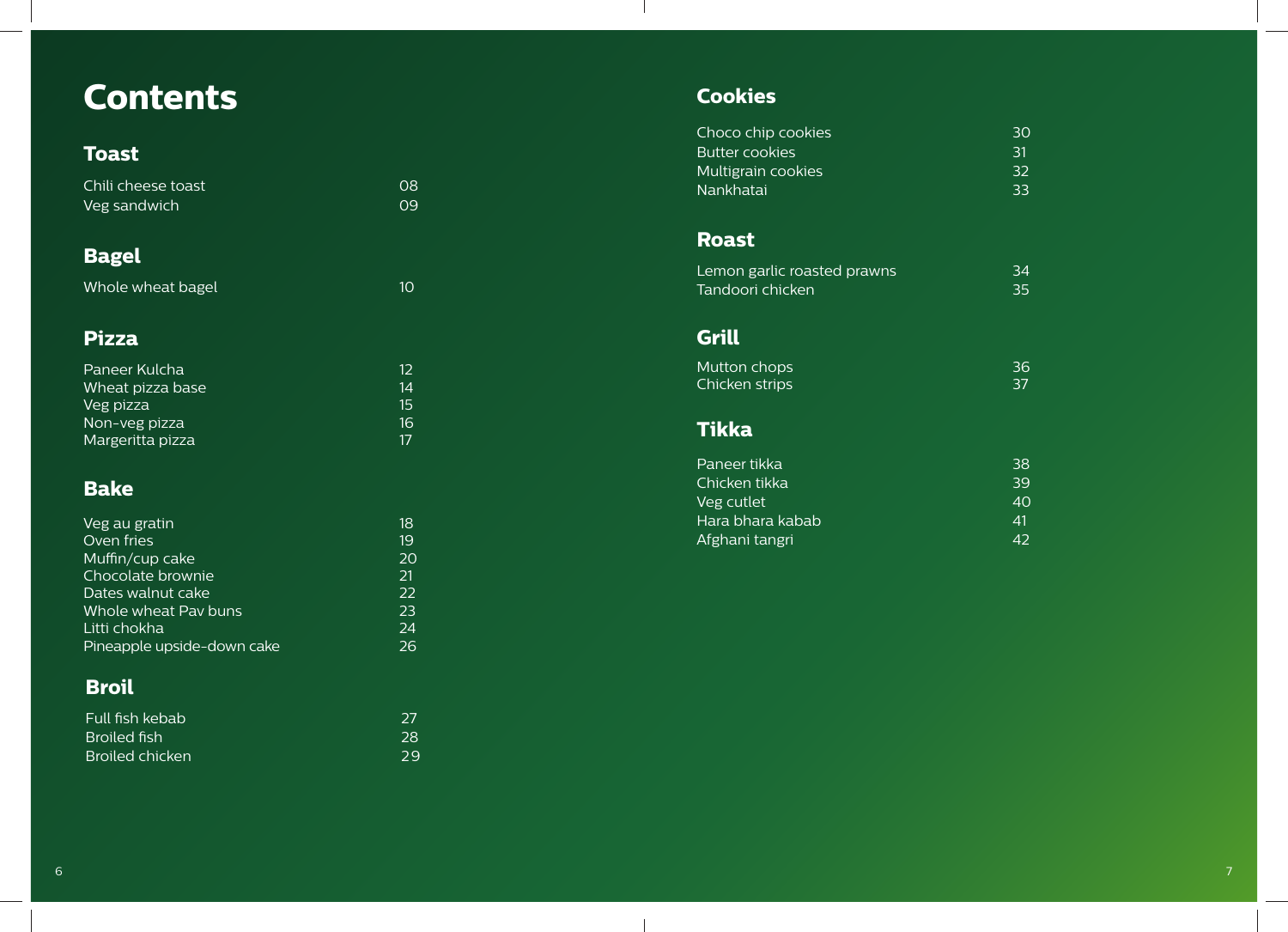

| White Bread Slices         | 4 nos      |
|----------------------------|------------|
| Mozzarella+Cheddar Cheese  | 1 cup      |
| Green Capsicum             | $1/2$ cup  |
| Boiled sweet corn          | $1/2$ cup  |
| Garlic (finely chopped)    | 2-3 cloves |
| Butter                     | 2 tbsp     |
| Green Chillies             | 1 tbsp     |
| Black Pepper Powder        | $1/2$ tsp  |
| Red Chili Flakes           | $1-2$ tsp  |
| Dry Oregano or Mixed herbs | 1 tsp      |
| Milk if reguired           | 2 tbsp     |
| Salt                       | to taste   |

#### **Instructions**

- 1. Add all the ingredients except butter and mix well in a large bowl. Add milk if it is too thick to spread.
- 2. Spread the bread with butter (or any pizza sauce if required)
- 3. Spread the cheese mix over the bread.
- 4. Place the toasts in the baking tray.
- 5. Place the baking tray in the oven and cook.
- 6. Remove the tray using tongs and serve hot
- 7. Place toasts in wire rack with less amount of cheese topping to get the grilled marks

#### **Ingredients**

| <b>Bread</b>                                           | 8 slices |
|--------------------------------------------------------|----------|
| Salad dressing/Mint chutney                            | 8 tbsp   |
| Thin sliced onions, tomatoes,<br>cucumber, bell pepper | to stuff |
| Chilli flakes                                          | 3 tsp    |
| Mixed herbs (if required)                              | 2 tsp    |
| Salt                                                   | To taste |
| Cheese - slices or grated                              | 8 nos    |
| Butter                                                 | 4 tbsp   |

#### **Instructions**

1. Spread butter on one side and salad dressing/mint chutney on other side of bread

- 2. Place one slice of cheese over dressing and arrange sliced vegetables on it
- 3. Sprinkle some chilli flakes, mixed herbs and salt over it
- 4. Place another slice of cheese over it.
- 5. Spread butter on one side and salad dressing on other side of bread.
- 6. Stack the bread slice on it and keep the sandwiches in wire rack
- 7. Preheat the oven to 180°C for 10 min.
- 8. Place the wire plate in oven and cook
- 9. Check for the doneness, remove it using tongs and serve it hot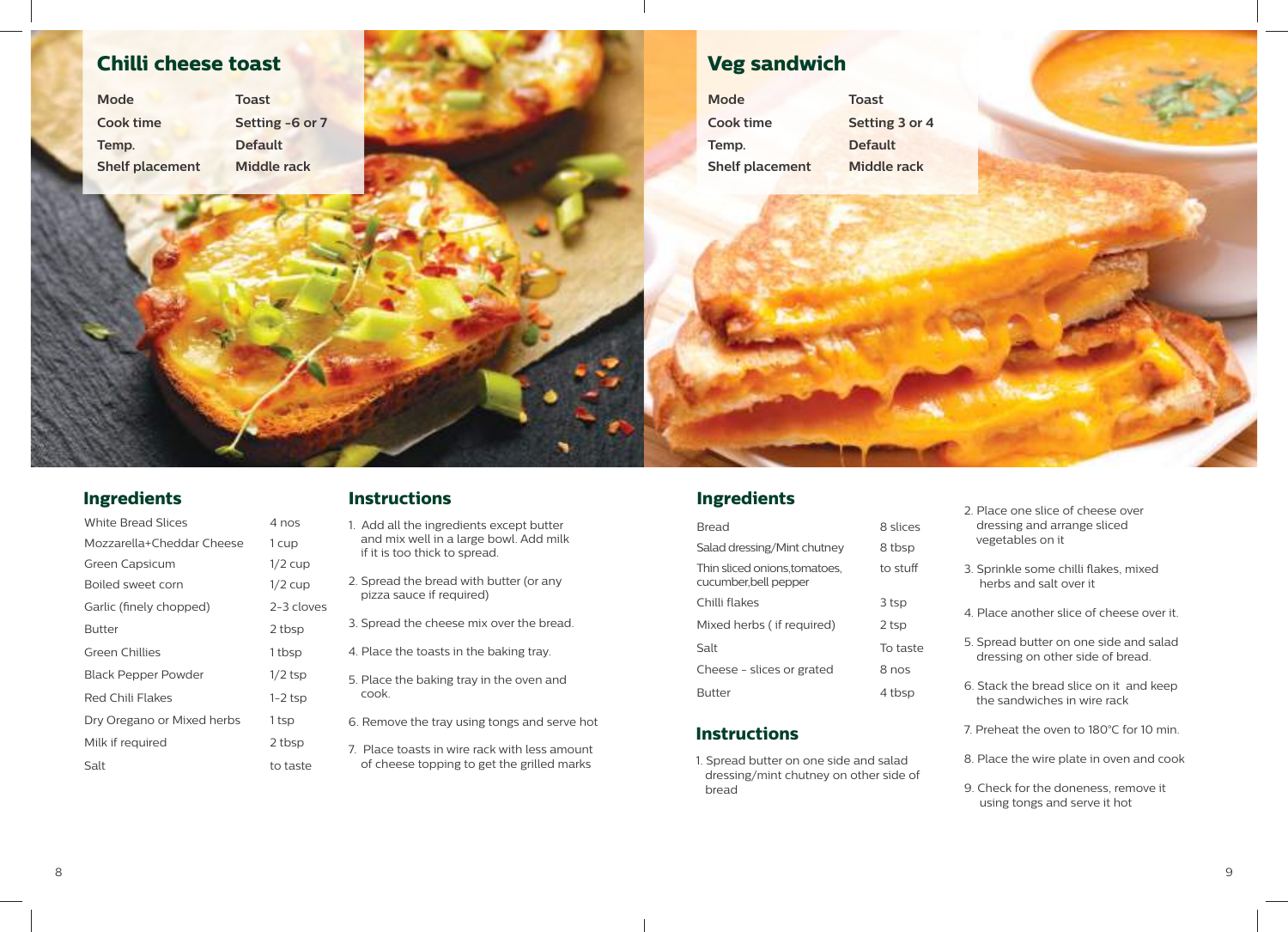| Mode                   | Ba  |
|------------------------|-----|
| Cook time              | Set |
| Temp.                  | De  |
| <b>Shelf placement</b> | Mi  |



#### **Ingredients Instructions**

| Whole Wheat Flour        | 1 cup       |
|--------------------------|-------------|
| All Purpose Flour        | 1 cup       |
| Lukewarm Water           | 1 cup       |
| <b>Active Dry Yeast</b>  | 3 tsp       |
| Honey                    | 2tbsp       |
| Salt                     | 3 tsp       |
| Butter, softened         | 2 tbsp      |
| <b>For Caramel Water</b> |             |
| Sugar                    | 1 cup       |
| Water                    | 2 ltr       |
| <b>For Garnish</b>       |             |
| Poppy seeds              | as required |
| Others                   |             |
| All Purpose Flour        | for dusting |
|                          |             |

- 1. In the bowl add the flour, yeast, butter, water and salt. Knead well until you get soft smooth dough. Add more water if required to bring the dough together.
- 2. Cover the bowl with a moist cloth and allow it to rest and rise for about two hours at room temperature.
- 3. Preheat the oven to 220 C after 2 hrs
- 4. Place an empty baking tray at the last rack of the oven and pour some hot water to create steam in the oven.
- 5. Dust a baking sheet/ tray evenly with wheat flour and keep aside.
- 6. Divide the dough evenly into 6 portions, and then, using the palm of your hand roll into a soft ball. Set it to rise in a tray for another hour.
- 7. It should only increase slightly in volume during this time.

#### **Caramel water**

- 1. While the bagels are proving, heat a large saucepan with water on high heat.
- 2. Stir in the sugar and allow it to melt completely.
- 3. Reduce the heat to medium and lightly caramelize the syrup to a golden color, this process takes a good 20 minutes.
- 4. Uncover the dough portions and push your two thumbs through the center of each ball and manipulating it a little, to create a hole.

#### **Shaping and Poaching Bagels**

- 1. Prepare foils dusted with flour to place the poached bagels
- 2. Now drop bagel shaped dough individually into the simmering caramel water and allow them to simmer for 1 minute on each side.
- 3. If you have a large saucepan you can add more than one bagel, but take care not to crowd the pan.
- 4. Once poached, gently remove them with a slotted spoon to remove any excess water and place on a foil that is dusted with flour.
- 5. Transfer the poached bagels to the floured baking sheet/tray.
- 6. Sprinkle the poppy seeds over each bagel pressing very gently so they stick.

#### **Baking the Bagels**

- 1. Place the in the oven and close the oven door.
- 2. Bake the bagels with steam for 10 to 12 minutes until deeply golden browned and firm.
- 3. Allow them to cool down for at least half an hour before serving.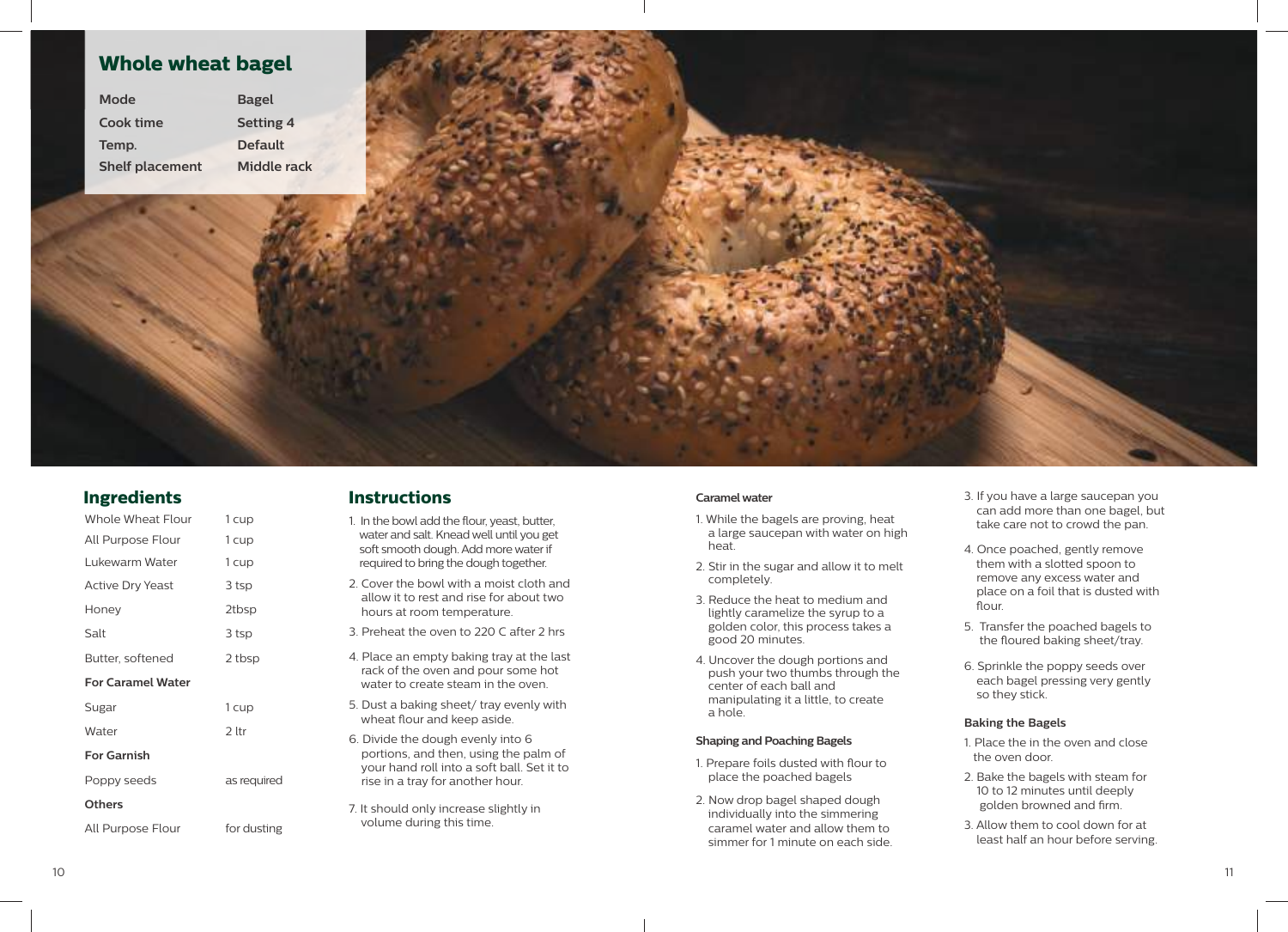

|  | For the kulcha |
|--|----------------|
|--|----------------|

| All Purpose Flour (Maida) | 2 cups       |
|---------------------------|--------------|
| Sooji                     | 1 tbsp       |
| Curd                      | $1/2$ cup    |
| Cooking oil               | 1 tbsp       |
| Baking soda               | $1/2$ tsp    |
| Sugar and salt            | 1 tsp        |
| Kalonji                   | for sprinkle |
| <b>Butter melted</b>      | to brush     |
| For the stuffing          |              |
| Cooking oil               | $1/2$ tsp    |
| Chopped green chilli      | 1            |
| Onions, chopped           | $1/4$ cup    |
| Paneer, crumbled          | 1 cup        |
| Cumin (Jeera) powder      | $1/4$ tsp    |
| Salt                      | to taste     |

#### **Instructions**

- 1. In a large mixing bowl, combine the sooji and yogurt and set aside for ten minutes.
- 2. Once the sooji has soaked in the yogurt, add maida, oil, baking soda, sugar and salt to it and knead together into a smooth.
- 3. The dough should be firm and hold together, but supple and soft to touch.
- 4. Cover the dough with a lid and let it rise for two hours.
- 5. Meanwhile, prepare the stuffing.
- 6. Place a pan on the heat and warm some oil in it. Add the chopped onions to it and saute along with the green chilies until the onions are softened and pale.
- 7. Next, add the paneer, turmeric powder and salt to it and cook for two minutes more. Turn the heat off and set the filling aside to cool.
- 8. Once the dough has risen, take it out to start making the kulchas.
- 9. Preheat the oven to 200 C for 10 mins.
- 10. Make small golf ball sized balls of the dough.
- 11. Roll out the dough into small circle about 2.5-3 inches in diameter.
- 12. Place a spoonful of the paneer filling in the center.
- 13. Bring all the edges of the circle together to seal the filling inside, like a tight pouch. Make sure there are no air pockets within.
- 14. Gently press the stuffed ball out once again slightly. Without adding too much flour, roll the kulcha out to a thick disc.
- 15. Next, sprinkle water on the kulcha, sprinkle kalonji and press down, so they stick.
- 16. Do not apply too much pressure at one place else the kulcha will tear and stuffing will come out. Kulchas are usually thicker than parathas.
- 17. Apply a little oil on the top and place the kulcha on the greased baking tray until it gets golden brown crust on the top - about 10 to 12 minutes.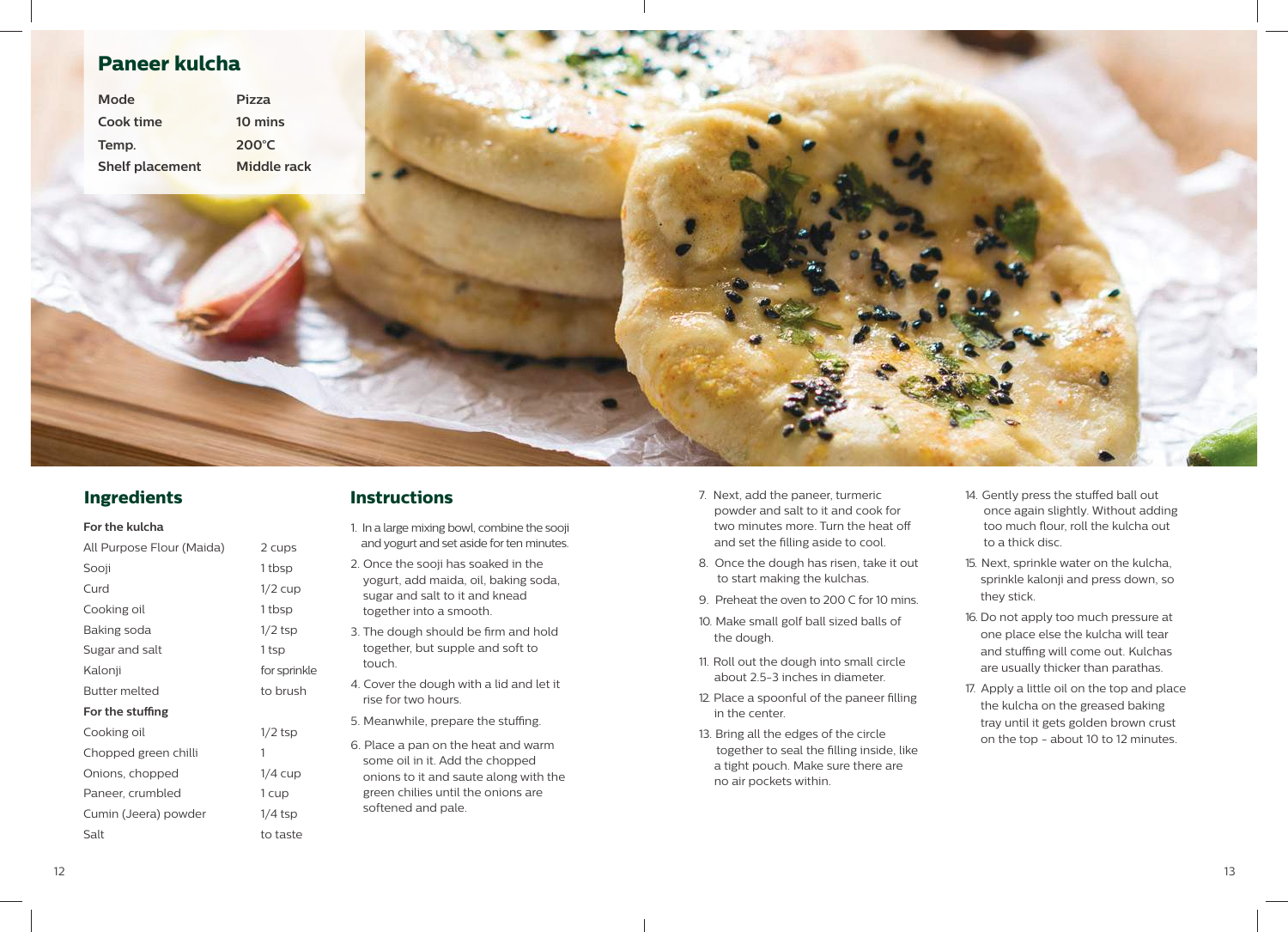

| Whole Wheat Flour       | 3 cups |
|-------------------------|--------|
| Extra Virgin Olive Oil  | 1 tbsp |
| <b>Active Dry Yeast</b> | 2 tsp  |
| Honey                   | 1 tbsp |
| Salt                    | 1 tbsp |

#### **Instructions**

- 1. Add all the dry ingredients and mix well
- 2. Add some warm water at a time and knead for 5-6 mins to make soft, fluffy and smooth
- 3. Place dough into a bowl greased with olive oil. Cover bowl with a piece of oiled plastic wrap and then with a clean kitchen towel. Let rise in a warm, draft free spot until doubled, about 2 hours.
- 4. Punch down dough with the back of your hand until it is deflated slightly.
- 5. Turn out dough onto a lightly floured board and gently knead to release air pockets.
- 6. Divide dough into 2 equal pieces or about 1.5-2 inch diameter balls for making mini pizza's.
- 7. Dust the surface with flour and roll the to the desired size and thickness.
- 9. Preheat oven to 230**°** C for 10 minutes. Place the dough on a prepared pizza stone or on a baking tray.
- 10. Brush the interior of the circle (excluding the 1 inch rim) with some olive oil and prick the oiled section of the dough deeply all over with a fork to prevent it from puffing.
- 11. Place the pan in the oven and bake until lightly golden, about 10 minutes. Remove pan from oven and place it on a wire rack to cool.
- 13. Experiment with your choice of toppings and sauces and then place the pizza into the oven to bake until the cheese melts.

Note:<br>Please use professional grade active dry yeast, which<br>resembles a sooji/ rava. The baking yeast which comes<br>in the form of balls and which have to be soaked in warm<br>water does not yield good results in making breads.

#### **Ingredients**

| Pizza base around 9 inch dia                      |           |
|---------------------------------------------------|-----------|
| Pizza sauce                                       | 2 tbsp    |
| Cubed onions, capsicum,<br>paneer (around 1 inch) | 1 cup     |
| Preserved Jalapenos/black<br>olives               | $4-5$ pcs |
| Chilli flakes and mixed herbs                     | 2 tsp     |
| Salt                                              | To taste  |
| Mozzarella and cheddar                            | $1/2$ cup |

Mozzarella and cheddar cheese blend (grated)

#### **Instructions**

- 1. Spread pizza sauce generously and evenly over the pizza base
- 2. Arrange cubed vegetables, jalepenos over it
- 3. Top it with cheese blend evenly.
- 4. Sprinkle with chilli flakes, mixed herbs and salt if required and place it in wire rack
- 5. Preheat the oven to 180°C for 10 min.
- 6. Place the wire plate in oven and cook
- 7. Check for the doneness and remove it using tongs

8. Serve it hot

Note: • Leave 1/2 inch gap along the sides of pizza base to avoid overflow of melted cheese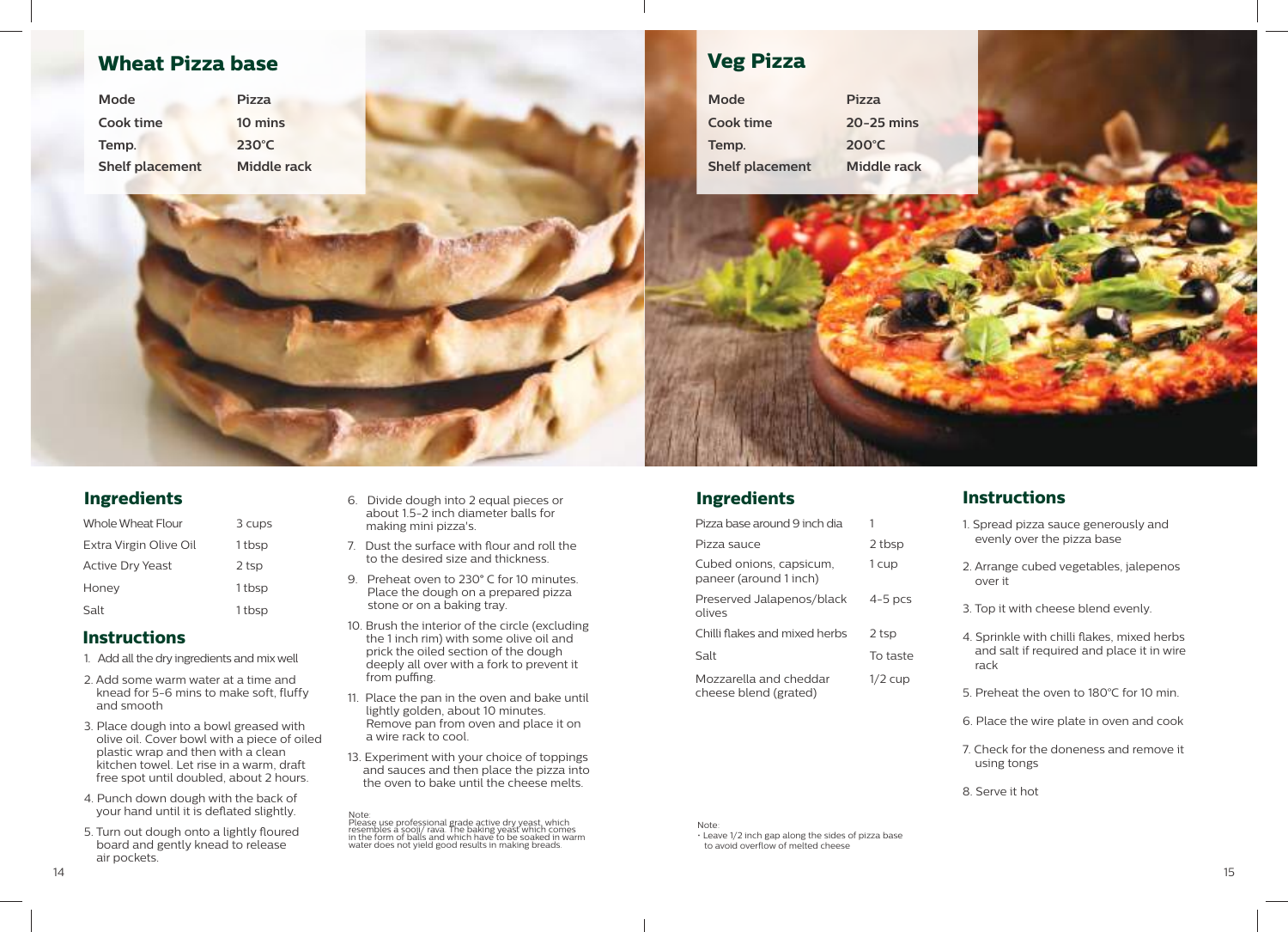

| Pizza base around 9 inch dia                        |           |
|-----------------------------------------------------|-----------|
| Pizza sauce                                         | 2 tbsp    |
| Cubed onions, capsicum,<br>tomatoes (around 1 inch) | 1 cup     |
| Fried chicken or cooked<br>meat kheema              | $1/2$ cup |
| Preserved Jalapenos/<br>black olives                | $4-5$ pcs |
| Chilli flakes and mixed herbs                       | 2 tsp     |
| Salt                                                | To taste  |
| Mozzarella and cheddar<br>cheese (grated)           | $1/2$ cup |
|                                                     |           |

#### **Instructions**

- 1. Marinate chicken pieces with desired masala, deep or shallow fry and cube it to a desired size or
- 2. Pre cook the minced meat with desi red masalas and keep it in a semi gravy consistency
- 3. Spread pizza sauce generously and evenly over the pizza base and place vegetables, chicken cubes, Jalepenos
- 4. Top it with cheese blend evenly.
- 5. Sprinkle with chilli flakes, mixed herbs and salt if required and place it in wire rack
- 6. Preheat the oven to 180°C for 10 min.
- 7. Place the wire rack in oven and cook
- 8. Check for the doneness, remove it using tongs and serve it hot

#### **Ingredients**

All purpose flour (Maida) or high gluten flour 11/4 cup Dry active yeast and sugar 1 tbsp

| Salt         |                                        | 1 tsp     |
|--------------|----------------------------------------|-----------|
| Water        |                                        | $1/2$ cup |
|              | Tomato Passata                         | 3 tbsp    |
| Basil leaves |                                        | $1/2$ cup |
|              | Chopped garlic                         | $2 - 3$   |
|              | Sliced tomatoes &<br>mozzarella cheese | $1/2$ cup |

#### **Instructions**

- 1. Mix water, yeast, sugar and rest for 5-10 mins. until frothy.
- 2. Add the mixture with maida, salt and combine to a soft dough
- 3. Knead well, tuck and rest the dough for 2 hrs. The volume will

be doubled up after two hrs.

- 4. Knead the raised dough again and flatten with desired thickness
- 5. Pierce the flattend dough with fork to avoid puffing up during baking
- 6. Spread tomato passata ge nerously and evenly over the pizza base
- 7. Sprinkle chopped garlic and half of the basil leaves over it
- 8. Arrange sliced tomato pieces on it and top it evenly with grated mozzarella cheese.
- 9. Sprinkle with remaining basil leaves and place it in wire rack
- 10. Preheat the oven to 180°C for 10 min and place the wire plate in oven and cook
- 11. Check for the doneness using light function, remove it using tongs/hand gloves and serve hot.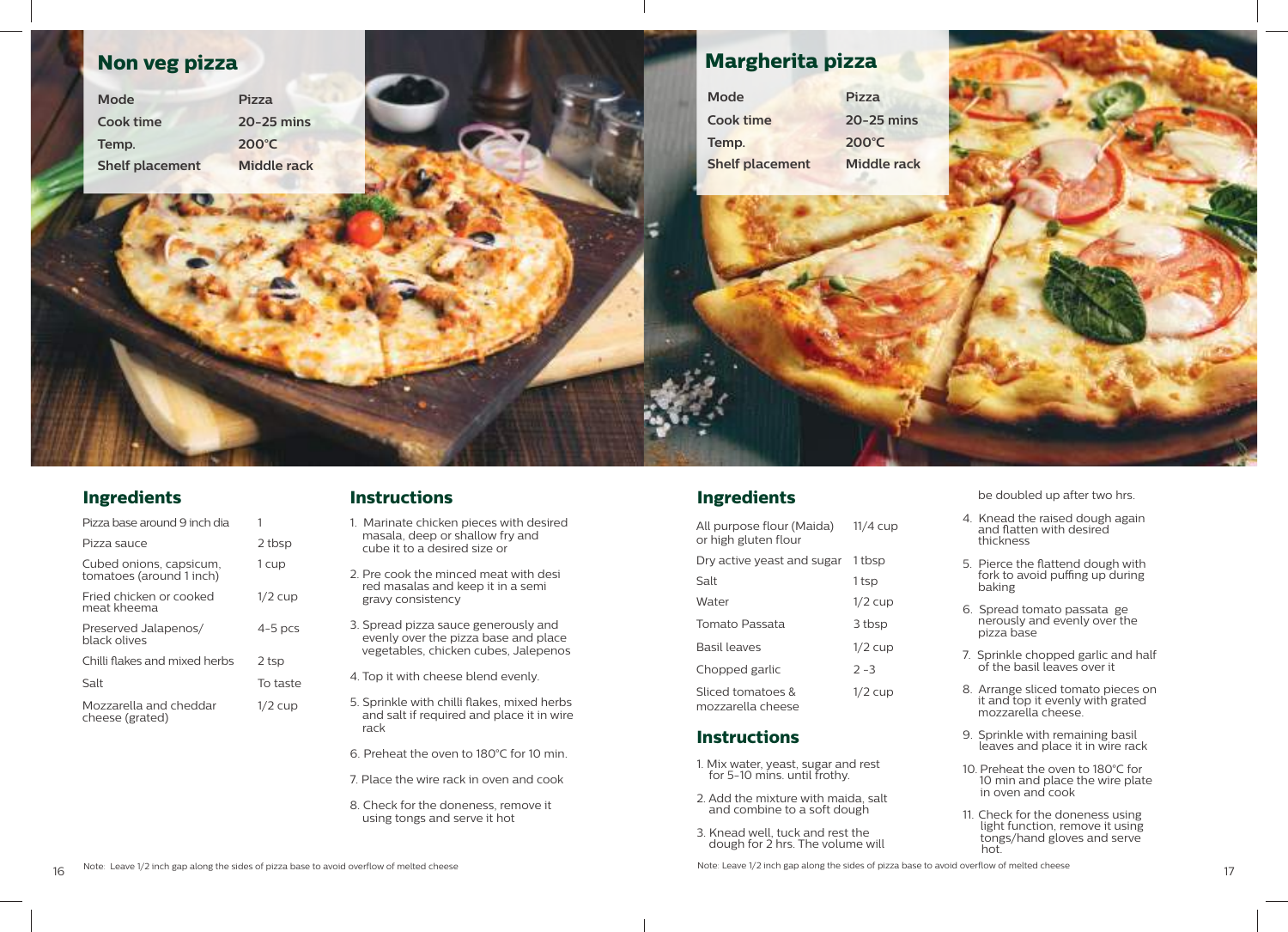

| Chopped and boiled mixed<br>vegetables list  | 2 cups    |
|----------------------------------------------|-----------|
| Chopped onions                               | $1/2$ cup |
| Chopped Garlic                               | $2 - 3$   |
| <b>Butter</b>                                | 2 tbsp    |
| White sauce                                  | 1.5 cups  |
| Chopped coriander                            | 3 tbsp    |
| Salt and to taste                            |           |
| Grated processed cheese                      | 3/4 cup   |
| For the white sauce                          |           |
| <b>Butter</b>                                | 2 tbsp    |
| Plain flour (maida)                          | 2 tbsp    |
| Milk                                         | 1 cups    |
| Freshly grounded black<br>pepper (kalimirch) | $1/2$ tsp |

#### **Instructions**

- 1. Heat the butter in a broad non-stick pan, fry onions, garlic
- 2. Add the mixed vegetables and sauté on a medium flame for 2 minute
- 3. Add the white sauce, salt and pepper powder, half the quantity of cheese.
- 4. Mix well and cook on a medium flame for 3 minutes, while stirring occasionally
- 5. Transfer the mixture into a baking dish (tin) sprinkle the cheese evenly over it
- 6. Preheat the oven to 180°C for 10 min.
- 7. Place the tin in wire plate and cook
- 8. Check for the doneness, remove it using hand gloves and serve it hot

Note: • For crispy cheese layer, cook for few extra minutes.

### **Ingredients**

| $2-3$ nos  |
|------------|
| $2-3$ tbsp |
| 1 tbsp     |
| 1 tbsp     |
| to taste   |
|            |

#### **Instructions**

- 1. Wash, peel and cut the potatoes into a a medium-sized juliennes or french fries sized
- 2. Remove excess moisture using paper towel
- 3. Mix it with all spices, oil salt and place it in a greased baking tray
- 4. Preheat the oven to 180°C for 10 min. (Preheat mode)
- 5. Place the baking tray in oven and cook
- 6. Check for the brownness level using light function, remove it using hand gloves/ tongs and flip the fries evenly
- 7. Turn the baking tray to ensure even cooking

#### Note:

• Frozen french fries available in markets can also be used • Use the same method for desired brownness level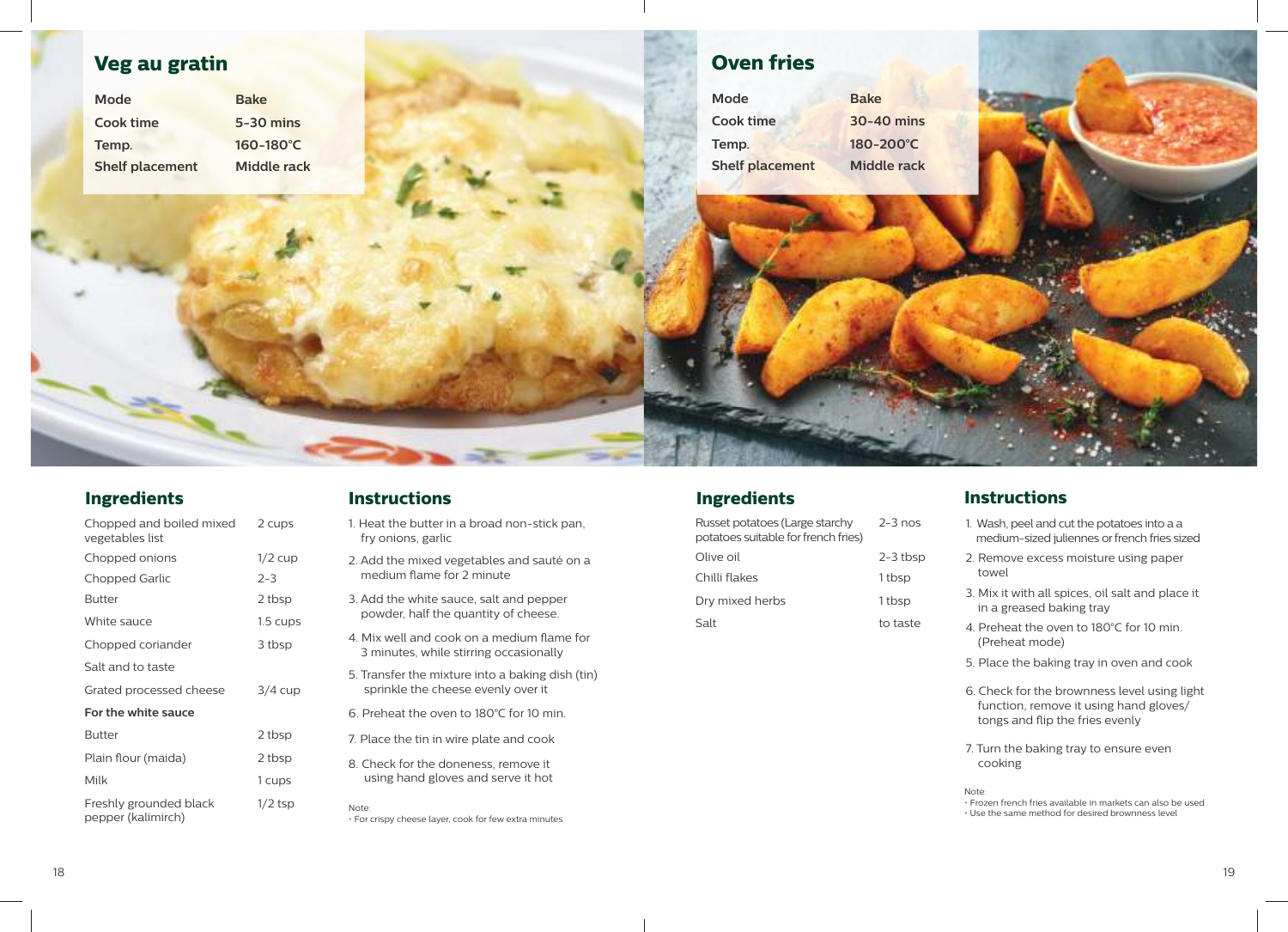# **Muffin/Cup cake**

| Mode                   |  |
|------------------------|--|
| Cook time              |  |
| Temp.                  |  |
| <b>Shelf placement</b> |  |



### **Chocolate brownie**

| <b>Mode</b>            | <b>Bake</b>          |
|------------------------|----------------------|
| Cook time              | 25-30 mins           |
| Temp.                  | $160 - 180^{\circ}C$ |
| <b>Shelf placement</b> | <b>Middle racl</b>   |



#### **Ingredients Instructions**

| 1 cup     |
|-----------|
| 2 nos     |
| 1 cup     |
| 1 cups    |
| 1 tsp     |
| $100$ gms |
| a pinch   |
| 1 tsp     |
| $1/2$ cup |
|           |

- 1. Melt chocolate, butter and keep aside
- 2. Beat sugar and eggs until frothy
- 3. Add maida, baking powder, salt, walnuts to the egg mixture and mix well using spatula
- 4. Now add the chocolate mix and beat until everything gets mixed
- 5. Pour the mixture in a greased baking tin and place it in a wire rack
- 6. Preheat the oven to 180°C for 10 min.
- 7. Place the wire rack in oven and cook
- 8. Check for the doneness and remove it using handgloves

### **Ingredients**

| Maida (All purpose flour) | 1 cup     |
|---------------------------|-----------|
| Baking powder             | 1 tsp     |
| Cinnamon powder           | $1/4$ tsp |
| Egg                       | 1 no      |
| Milk                      | 100ml     |
| Sugar                     | $1/2$ cup |
| Melted butter             | $1/2$ cup |
| Vanilla essence           | $1/2$ tsp |
| Choco chips               | 2 tsp     |

#### **Instructions**

- 1. Seive maida, baking powder, cinnamon powder and keep aside
- 2. Whisk egg, sugar, butter and vanilla essence and beat till foamy consistency.
- 3. Add the mixed flour, choco chips and mix with a spatula. Add milk if the batter is too thick to pour.
- 4. Preheat the oven to 180°C for 10 min.
- 5. Pour into cupcake mould upto 3/4th level and place it in wire rack.
- 6. Check for the doneness and remove it using thick hand gloves
- 7. Cool it and remove from mould

Note: • Let it cool for sometime, remove it from baking tin and cut it to a desired size

•Top it with chopped nuts/ whipped cream/ hot chocolate.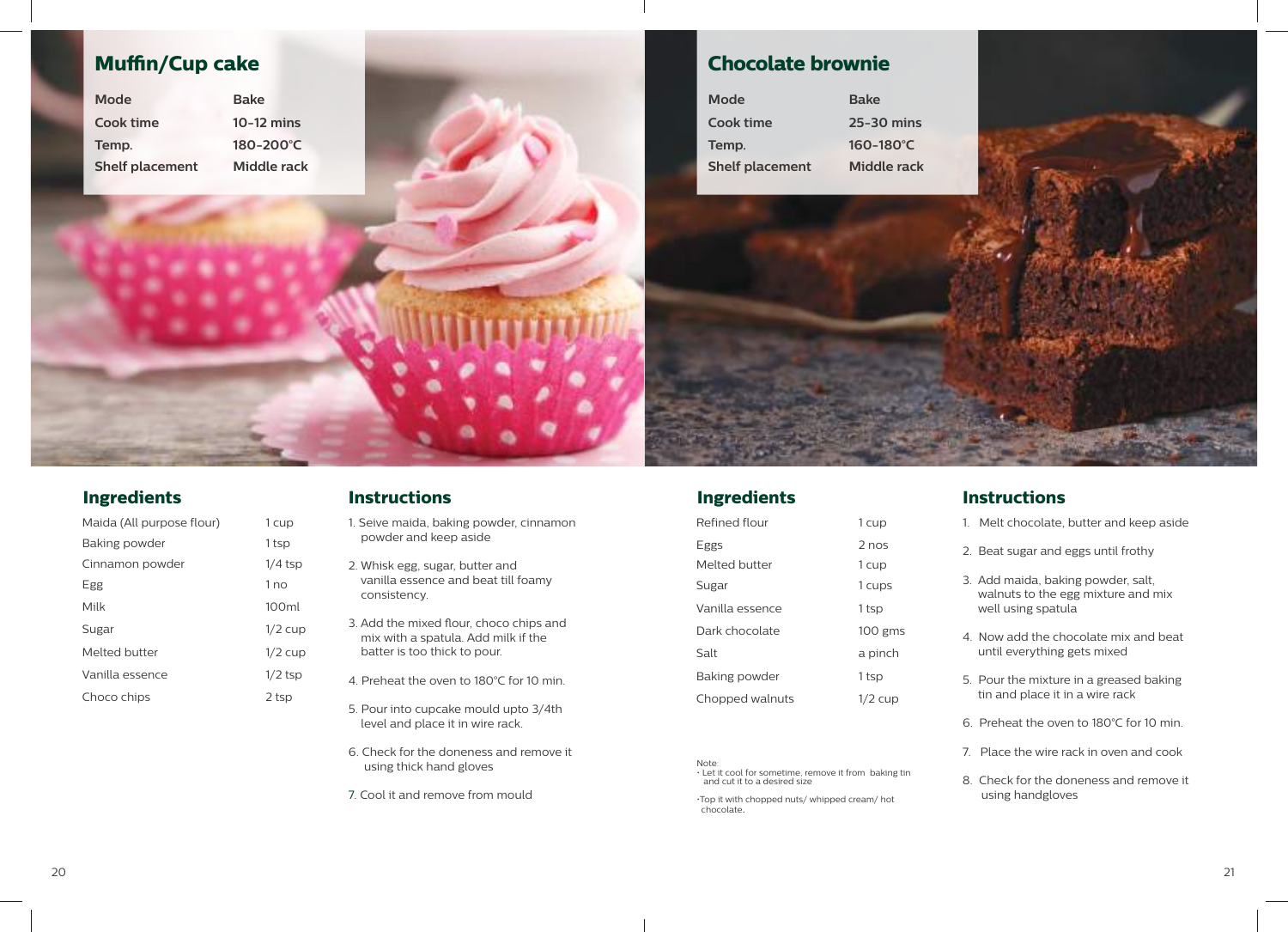

#### **Ingredients Instructions**

| Dates (chopped)         | $250$ gms  |
|-------------------------|------------|
| Caster sugar            | 50 gms     |
| Egg                     | 2 nos      |
| All purpose flour       | $11/2$ cup |
| Baking powder           | 1 tsp      |
| Vanilla essense         | 1tsp       |
| Salt                    | a pinch    |
| Coffee powder(optional) | 1 tsp      |
| Walnut (chopped)        | 75 gms     |
| Butter                  | $100$ gms  |
| Milk                    | $150$ ml   |

Note: • Cake will give nice and even brown colour with few cracks on the top.

- 1. Soak deseeded dates in milk for 20-30 min to make it soft
- 2. Cream butter, sugar until creamy. Add eggs and whisk more until fluffy
- 3. Add vanilla essence, Maida, baking powder, salt, coffee powder and mix well using hand blender
- 4. Add soaked dates, walnut to the mix and mix well. Add milk if the batter is too thick
- 5. Pour this batter into a greased and dusted baking tin.
- 6. Preheat the oven to 180°C for 10 min.
- 7. Place the tin on the wire rack, keep them in oven and cook
- 8. Check for the doneness using toothpick (it should not leave any wet batter when pierced and taken out) and remove using hand gloves.

#### **Ingredients**

| Whole wheat flour         | 1 cup     |
|---------------------------|-----------|
| All purpose flour (Maida) | 1 cup     |
| Active dry yeast          | 2tsp      |
| Milk, luke warm           | 1 cup     |
| Honey                     | 2 tbsp    |
| <b>Butter</b>             | 2 tbsp    |
| Salt                      | $1/2$ tsp |
| For brushing              |           |
| Milk                      | $1/4$ cup |
| Honey                     | 2tbsp     |

#### **Instructions**

- 1. In a large mixing bowl; add the flour, yeast, honey, salt, butter and milk.
- 2. Knead the pav bun dough until all the ingredients come together. Add a little water if required to bring it together.
- 3. Once it comes together, knead well for another 10 minutes and place the pav dough in a grease bowl. Cover the bowl and allow the pav dough to rise (about 2 hours)
- 4. After the first rise, make 6 round smooth balls and place it in a rectangular baking pan with side rims.
- 5. Cover with a lid or a cloth and allow the pav dough to rise for the second time for another 1 hour.
- 6. In a small mixing now, combine honey and milk and whisk it well.
- 7. Once the pav buns have risen; brush the honey milk mixture over the pav buns.
- 8. Preheat the oven to 180 and place the pav in the oven and bake for about 30 minutes until a nice brown crust is formed on the top.
- 9. Once done, remove the pav buns from the oven and allow it to cool completely. Once done, you can use the pav as desired.

Note:<br>Please use professional grade active dry yeast, which<br>resembles a sooji/ rava. The baking yeast which comes<br>in the form of balls and which have to be soaked in warn<br>water does not yield good results in making breads.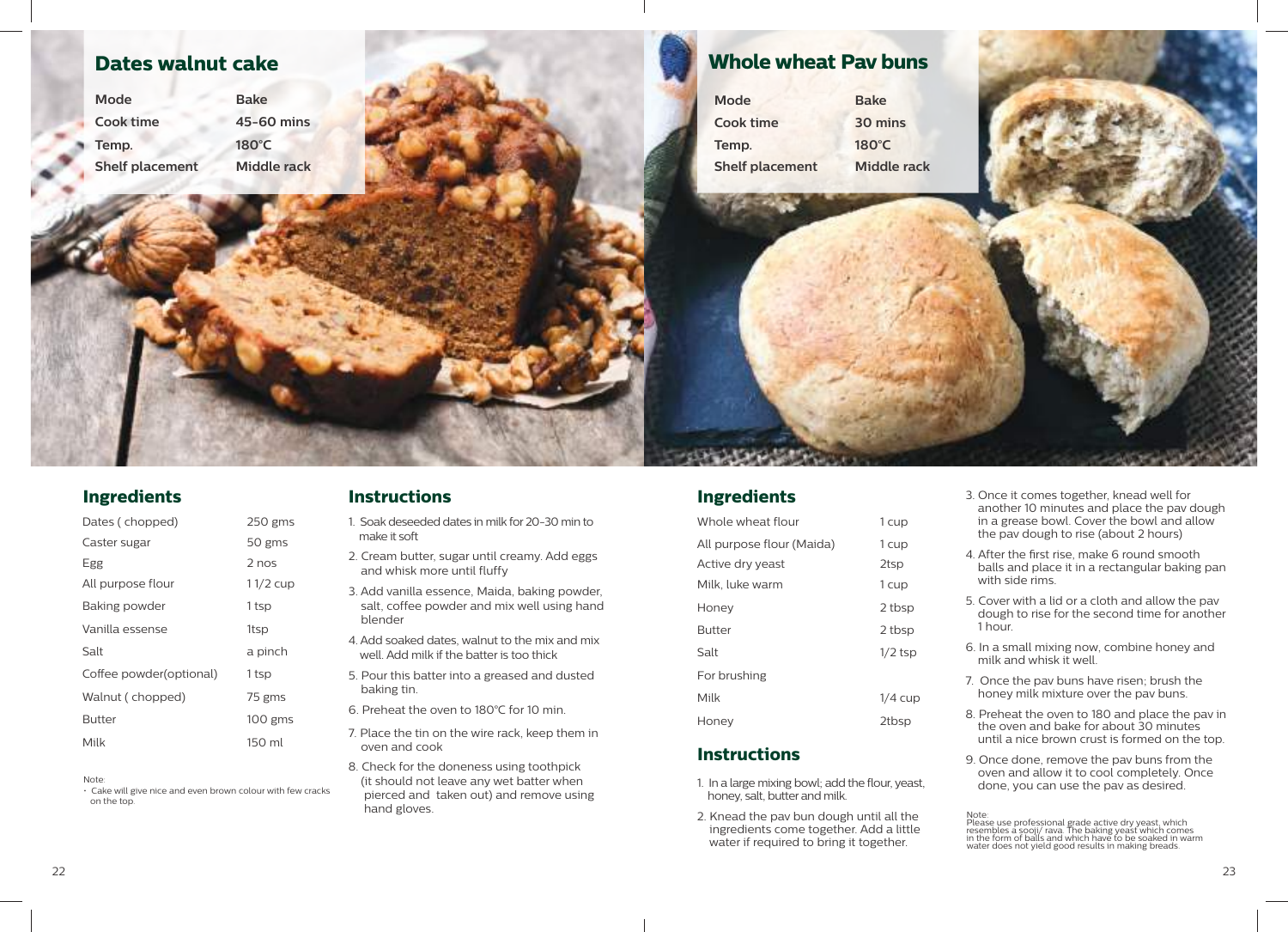# **Litti chokha**



#### **Ingredients**

| <b>Whole Wheat Flour</b>        | 3.5 cups       |
|---------------------------------|----------------|
| Ghee                            | 3/4 cup        |
| Baking soda                     | $1/4$ tsp      |
| Curd                            | 2 tbsp         |
| Ajwain                          | $1/2$ tsp      |
| Salt                            | 1 tsp          |
| Ingredients for Filling (Litti) |                |
| Roasted Gram Flour (sattu)      | 1.5 cups       |
| Finely chopped Ginger           | 1 inch         |
| Garlic, finely chopped          | 2 cloves       |
| Green Chillies, finely chopped  | $\overline{2}$ |
| Coriander Leaves (chopped)      | a bunch        |
| Ajwain and kalonji              | $1/2$ tsp      |
| Fennel seeds                    | $1/2$ tsp      |
| Mustard oil                     | 1 tbsp         |
| Salt                            | to taste       |
| Lemon juice                     | 1 tsp          |
|                                 |                |

#### **Instructions**

- 1. In a large mixing bowl, sieve flour, salt and baking soda in a large bowl. Add ajwain and ghee and mix everything well until you get coarse crumbs. Add warm water little at a time and knead to make a firm and smooth dough.
- 2. Cover the dough in a wet muslin cloth and keep aside for 20 mins.
- 3. While the dough is resting, prepare the filling
- 4. In a large mixing bowl, mix sattu, ajwain, kalonji, fennel seeds, mustard oil, grated ginger, garlic, green chilies, coriander, salt and lemon juice. Stir well to combine all the ingredients.
- 5. Check the salt and spices and adjust to suit your taste. If you find the mixture too dry, add a little water to make a lumpy mix (which is still dry and not completely wet).
- 6. Keep this mixture aside.

#### **Instructions for Litti.**

- 1. Make small lemon sized balls from the dough and roll it like pooris. Hold the poori between your palm and fill 1 large tablespoon of filling mixture into the dough.
- 2. Gather the sides of the poori and bring them together on top and seal the ball. Press the ball gently to flatten it.
- 3. Proceed to make Litti balls the similar way and arrange them on a greased baking sheet. Brush the litti with ghee, so the tops get crisp while baking.
- 4. Preheat the oven to 180 C.
- 5. Once the oven is preheated, place the baking tray on the middle rack and bake the litti till golden in color - about 30 minutes.
- 6. Once baked, remove the Litti from the oven and allow them to cool a bit before serving.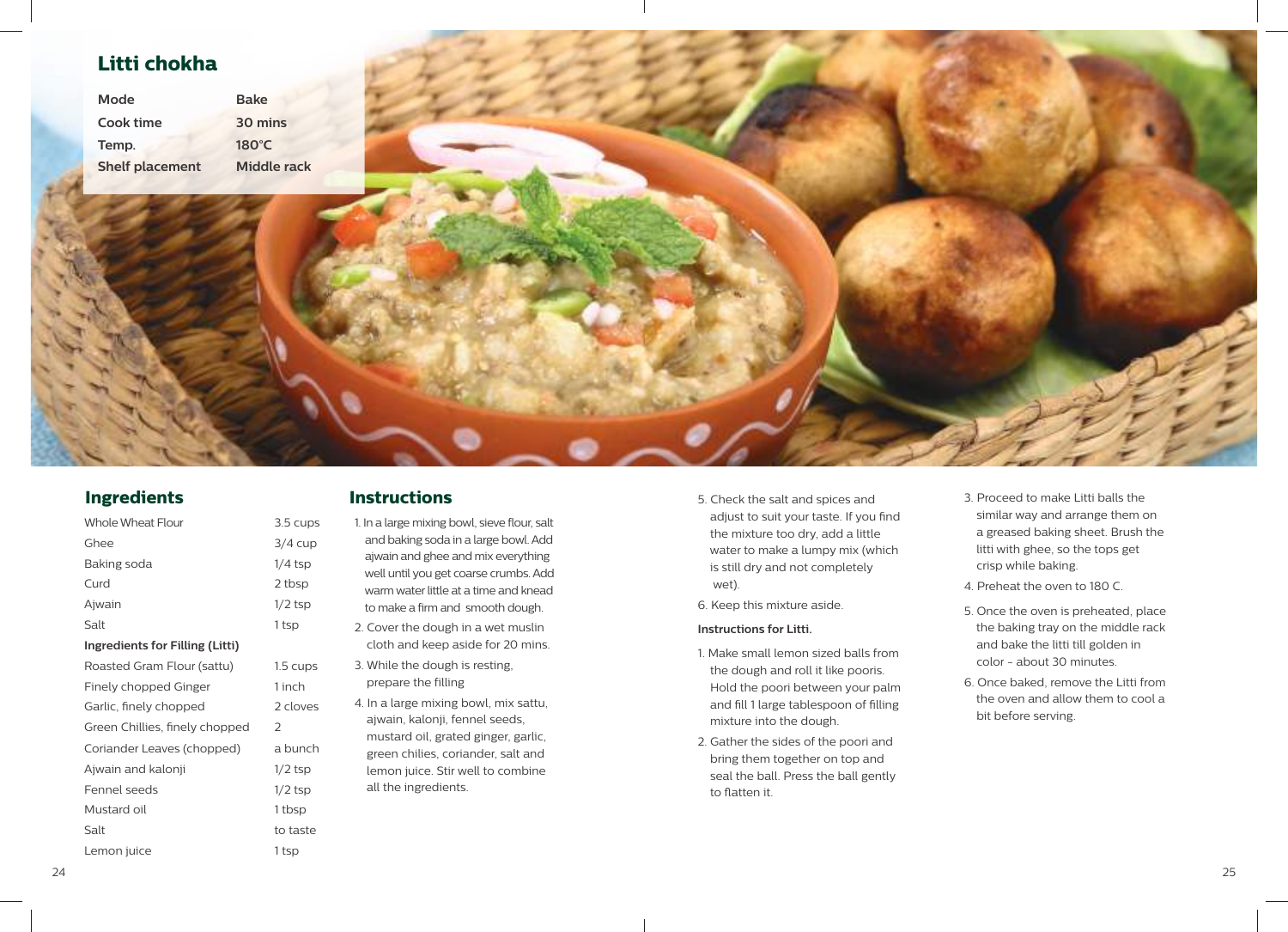

## **Full fish kebab**

| Mode                   | <b>Broil</b>      |
|------------------------|-------------------|
| Cook time              | <b>45-60 mins</b> |
| Temp.                  | $200^{\circ}$ C   |
| <b>Shelf placement</b> | Middle/top rack   |
|                        |                   |

#### **Ingredients**

| Unsalted Butter, softened | 1 cup      |
|---------------------------|------------|
| Caster Sugar              | 1 cup      |
| Vanilla                   | 1 tsp      |
| Whole Eggs                | 4          |
| All Purpose Flour (Maida) | 2.5 cups   |
| Salt                      | $1/2$ tsp  |
| Baking powder             | $11/4$ tsp |

7

Canned pineapple slices with syrup drained cherries or jam, for decorating

#### **Instructions**

- 1. Preheat the oven to 160 C for 10 minutes
- 2. Beat the butter and sugar until fluffy
- 3. Gradually add the eggs and the Vanilla and beat until soft and fluffy
- 4. Add the flour, baking powder and salt and beat until the mixture is well combined
- 5. Grease a round cake tin or a spring form pan with butter and dust it with flour and keep aside
- 6. Arrange pineapple rings all-round the cake pan. Pour the cake batter on top of the pine apple and smooth it out so it's level
- 7. Bake in the oven for about for 30 minutes until when a tester/toothpick inserted inside comes out clean
- 8. Once baked, remove the pineapple upside down cake from the oven and allow it to stand for 5 minutes
- 9. Run a knife around the edges to loosen the pineapple cake from the sides.
- 10. Place a platter over the pineapple upside down cake pan and invert the cake onto the platter.
- 11. You can use cherries to decorate the holed portions of the pineapple and top it with whipped cream.

### **Ingredients**

| Full fish (scales,internal parts<br>removed) Fresh fish is preferred. | $\mathcal{P}$ |
|-----------------------------------------------------------------------|---------------|
| Ginger garlic paste                                                   | 3 tbsp        |
| Chilli powder                                                         | 2 tbsp        |
| Garam masala                                                          | 1 tbsp        |
| Freshly squeezed lemon juice                                          | 3 tbsp        |
| Coriander powder                                                      | 1 tbsp        |
| Turmeric powder                                                       | $1/2$ tsp     |
| pepper powder                                                         | 1 tbsp        |
| Salt                                                                  | to taste      |
| Cooking oil/Butter                                                    | to brush      |
|                                                                       |               |

#### Note:

- Marination time will ensure the penetration of masala flavour into fish
- Set higher temperature or place it in top rack for 5 min before taking out the fish for crisp and brown layer.

#### **Instructions**

- 1. Clean the fish thoroughly with fresh water and make deep cuts with a regular interval.
- 2. Mix all ingredients except oil and make a thick paste
- 3. Apply this paste inside the cuts and surface of fish.
- 4. Marinate for 2-3 hours and place the fish in the wire rack
- 5. Preheat the oven to 180°C for 10 min. (Preheat mode)
- 6. Place the wire plate in oven and cook
- 7. Brush with oil on both sides to en sure perfect cooking of masala and to avoid dryness.
- 8. Check for the brownness level using light function and Flip the fish in between for even cooking and remove it using handgloves/tongs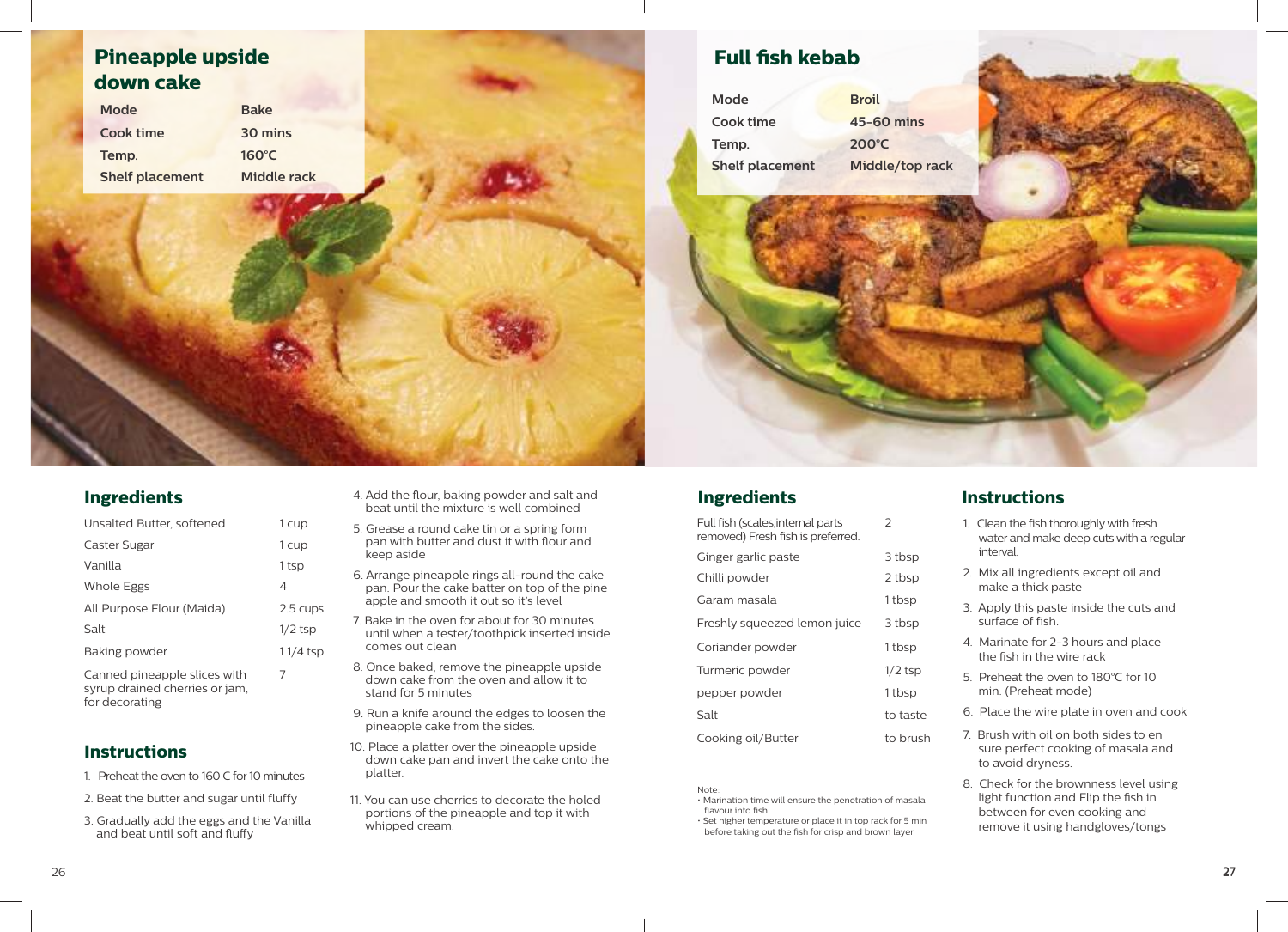### **Broiled fish**

| Mode            | <b>Broil</b> |
|-----------------|--------------|
| Cook time       | $15-20$ mins |
| Temp.           | 180-200°C    |
| Shelf placement | Middle rack  |

# **Broiled chicken**

| <b>Mode</b>            | <b>Broil</b>    |
|------------------------|-----------------|
| <b>Cook time</b>       | $45 - 60$       |
| Temp.                  | $200^{\circ}$ C |
| <b>Shelf placement</b> | <b>Middle</b>   |

**Cook time 45-60 mins Je/top rack** 

## **Ingredients**

| Processed fish                       | 4-5 strips  |
|--------------------------------------|-------------|
| Salt                                 | to taste    |
| pepper                               | to sprinkle |
| Mixed dry herbs                      | to sprinkle |
| Any dry seasoning powder to sprinkle |             |
| Olive oil/Butter                     | to spray    |

#### **Instructions**

- 1. Place the processed fish in baking tray and remove excess moisture using paper towels
- 2. Sprinkle the seasoning/dry herbs/ salt and pepper according to taste in both sides of fish
- 3. Spray with olive oil
- 4. Preheat the oven to 180°C for 10 min.
- 5. Place the baking tray in oven and cook
- 6. Flip in between to get the even cooking on both sides
- 7. Check for the doneness and remove it using tongs

#### Note:

• Since the fish is processed, it takes less time to cook depending on the thickness of fish • Place it in top rack towards the end to get more brown top layer

#### **Ingredients**

| Chicken legs                                | 6           |
|---------------------------------------------|-------------|
| Onions (Cut into big cubes<br>and separate) | 2 large     |
| Tomato Paste                                | 3 tbsp      |
| Coriander Powder                            | $11/2$ tbsp |
| Garam Masala                                | $11/2$ tbsp |
| ginger garlic paste                         | $11/2$ tbsp |
| Chili Powder                                | 1 tbsp      |
| Ground Turmeric                             | $1/4$ tsp   |
| <b>Butter</b>                               | 2 tbsp      |
| Oil                                         | 1 tbsp      |
| Salt                                        | to taste    |
|                                             |             |

Note:

• Place the baking tray in top rack for more brownness • Marination time will ensure the penetration of masala flavour into chicken

#### **Instructions**

- 1. Wash the chicken thoroughly and make a deep slits
- 2. Combine all ingredients except oil and onion and make a paste
- 3. Apply this paste all over the chicken, (concentrate in slits) and marinate it for 2-3 hours
- 4. Add oil/Butter in a pan and sautee oni ons for 2-3 min ( Don't brown)
- 5. Add these onions to marinated chicken and spread it in baking tray.
- 6. Preheat the oven to 180°C for 10 min. (Preheat mode)
- 7. Place the baking tray in oven and cook
- 8. Flip the chicken pieces every 10 min
- 9. Check for the doneness using light function and remove it using handgloves/tongs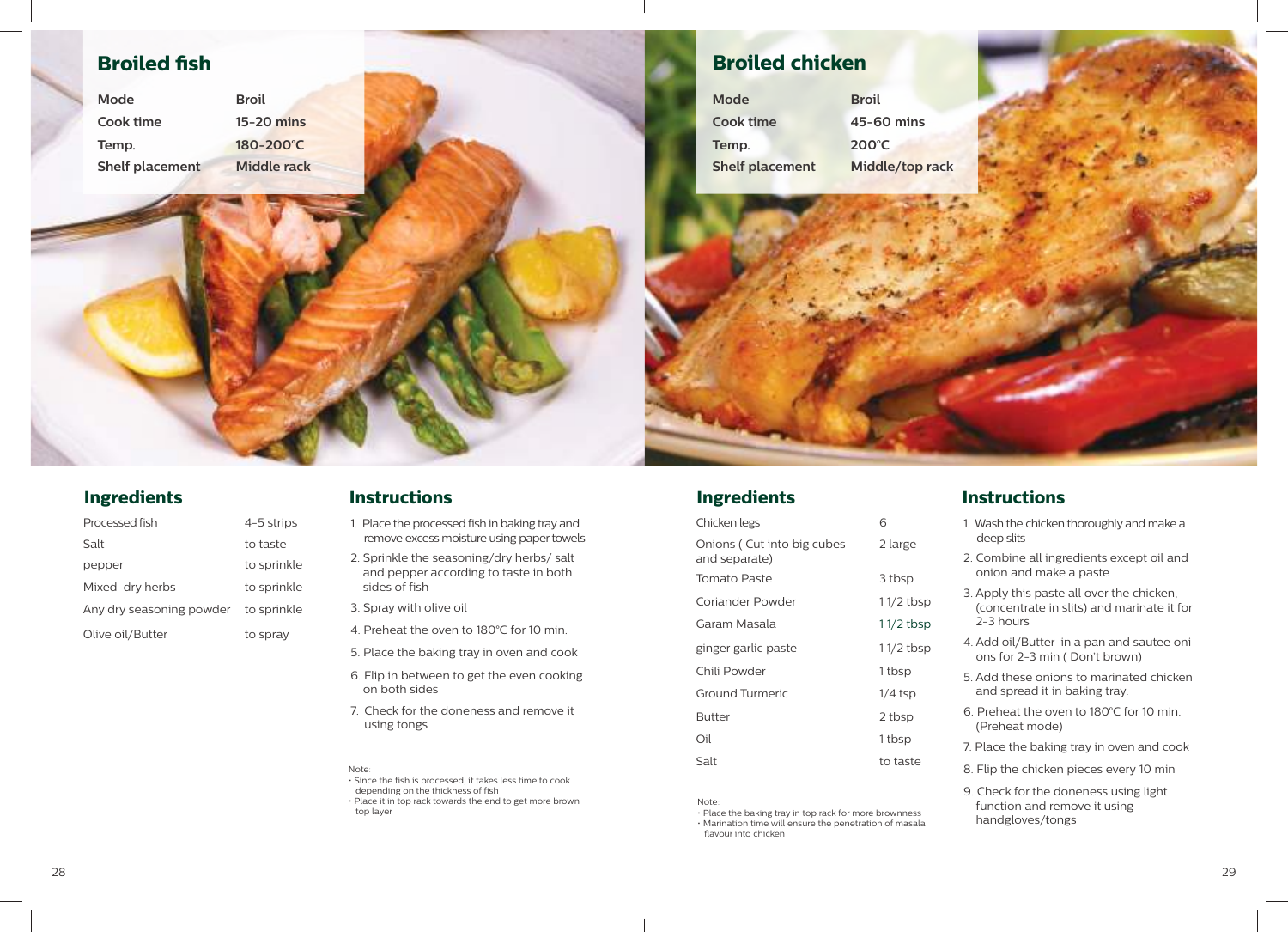## **Choco chip cookies**

**Mode Cookies Cook time 15-20 mins Temp. 150-160°C Shelf placement Middle rack**



### **Butter cookies**

| Mode                   | <b>Cookies</b> |
|------------------------|----------------|
| Cook time              | $20-25$ mins   |
| Temp.                  | 150-160°C      |
| <b>Shelf placement</b> | Middle rack    |

#### **Ingredients**

| Unsalted butter | $1/2$ cup  |
|-----------------|------------|
| Sugar           | $3/4$ cup  |
| Egg             | 1 no.      |
| Vanilla essence | 1 tsp      |
| Maida           | $11/4$ cup |
| Cocoa powder    | $1/4$ cup  |
| Baking soda     | $1/2$ tsp  |
| Salt            | a pinch    |
| Walnuts         | $1/4$ cup  |
| Chocolate chips | $3/4$ cup  |

Note:

• Keep it under 175-180°C for soft cookies

• For plain cookies, proceed with the same recipe without adding cocoa powder

#### **Instructions**

1. Cream butter and sugar until soft and fluffy

2. Add vanilla essence, egg and whisk well.

- 3. Add all dry powders, walnuts, choco chips and combine well with a spatula
- 4. Preheat the oven to 180°C for 10 min.
- 5. Divide the dough into equal portions.
- 6. Shape them into cookies and place on a greased baking tray and cook
- 7. Check for doneness and remove the tray using tongs

8. Let it cool for sometime

Unsalted butter 2 cup Powdered Sugar 1/2 cup Vanilla essence 1 tsp Maida 11/2 cup Baking powder 1/2 tsp Salt a pinch

### **Ingredients Instructions**

| 1. Cream butter and sugar until soft & fluffy                            |
|--------------------------------------------------------------------------|
| 2. Add vanilla essence and whisk well.                                   |
| 3. Add maida and combine well with a spatula                             |
| 4. Preheat the oven to 180°C for 10 min.                                 |
| 5. Divide the dough into equal portions                                  |
| 6. Shape them into cookies and place on a<br>greased baking tray and coo |

7. Check for the doneness remove the tray using tongs and let it cool for sometime

Note:

• Butter quantity can be altered according to the desired softness of cookies.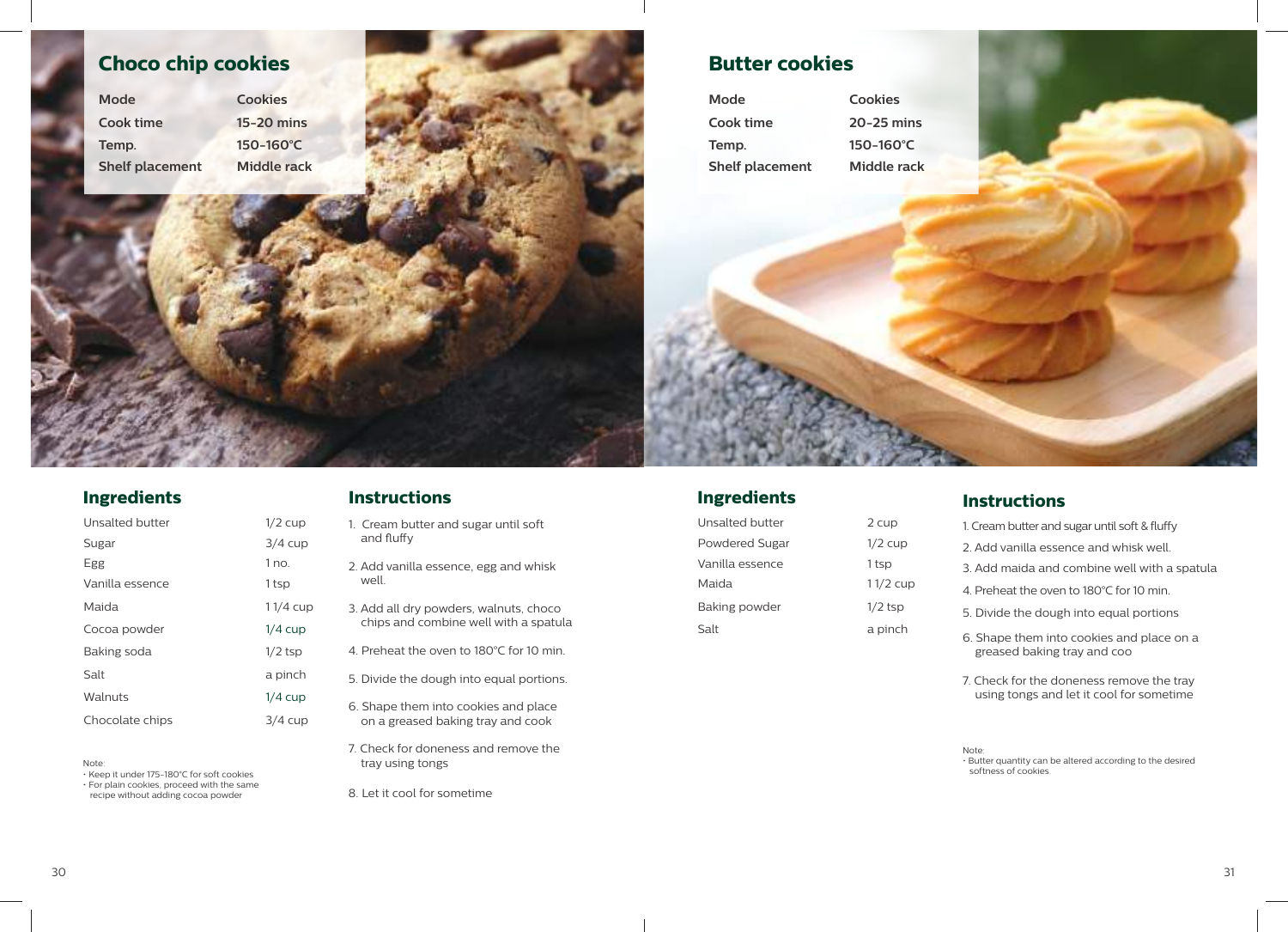

| Rice powder         | 1/4 cup   |
|---------------------|-----------|
| Wheat flour         | 1/4 cup   |
| Ragi flour          | 1/4 cup   |
| Corn flour          | 1/4 cup   |
| Whole/powdered oats | $1/4$ cup |
| Milk powder         | 1 tbsp    |
| Unsalted butter     | 150 gm    |
| Powdered Sugar      | $1/2$ cup |
| Vanilla essence     | 1/2 tsp   |
| Baking powder       | 1/2 tsp   |
| Salt                | a pinch   |
| Milk (Optional)     | 1/4 cup   |
|                     |           |

#### **Instructions**

- 1. Cream butter and sugar until soft & fluffy
- 2. Add vanilla essence, and whisk well.
	- 3. Add all dry flours and combine well with a spatula
	- 4. Preheat the oven to 180°C for 10 min.
	- 5. Add milk if needed to get the desired consistency. Divide the dough into equal portions
- 6. Shape them into cookies and place on a greased baking tray and cook as below
- 7. Check for the doneness and remove it using hand gloves/tongs

Note: • Let it cool for sometime • Coconut cookies are softer cookies. • Keep it under 175-180°C for soft cookies.

Note: Maida,besan and sooji quantities can be adjusted according to need. eg : Sooji quantity can be increased for crispier nankhatais

powdered

**Ingredients**

All Purpose Flour (Maida) 1 cup Gram flour (besan) 2 tbsp Sooji (Semolina/ Rava) 2 tbsp Baking soda<br>
1 pinch Ghee and powdered sugar 1 cup Cardamom (Elaichi) Pods/Seeds, 1 tsp

Pistachios, chopped 1 tbsp

#### **Instructions**

- 1. In a large bowl add all ingredients and mix for uniformly.
- 2. Add ghee to the flour mix and knead them together to make a smooth dough.
- 3. Make small sized balls, press each ball between your palms lightly.
- 4. Using a sharp knife draw a tic-tac de sign on the top and put chopped pistachio press them into the dough gently.
- 5. Preheat the oven to 180°C for 10 min.
- 6. Put the balls on a greased baking tray and cook
- 7. Check for doneness and remove the tray using tongs

8. Let it cool for sometime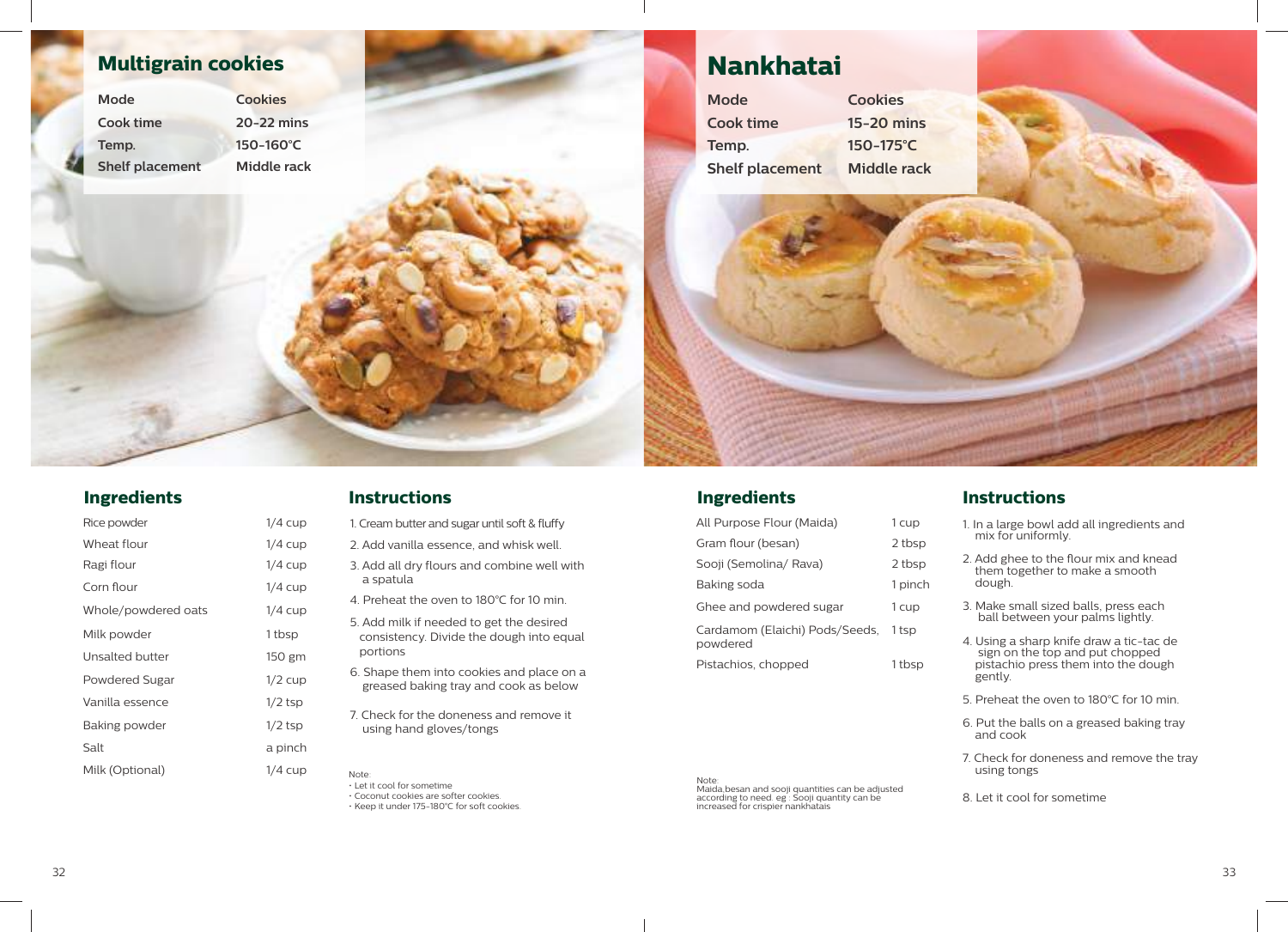

| Prawns, deveined                           | 300 gms  |
|--------------------------------------------|----------|
| Lemon juice                                | 1 tbsp   |
| Black pepper, coarsely<br>pounded          | 1 tsp    |
| Sprigs rosemary, torn into<br>small pieces | 3        |
| Garlic, finely chopped                     | 6        |
| <b>Butter</b>                              | 2 tbsp   |
| Salt                                       | to taste |

#### **Instructions**

- 1. Wash the prawns well and also ensure it is deveined
- 2. In a mixing bowl, combine all the ingredients along with the washed prawns. Cover and marinate the prawns for at least 2 hours.
- 3. Preheat the oven to 180 C for 10 minutes.
- 4. Choose the roast mode and set the oven temperature to 180 C.
- 5. Place the marinated prawns in the oven and roast for 15 minutes until you see slight roasted marks on the prawns and the prawns have changed to a pinkish color.
- 6. Remove the roasted prawns from the oven and serve hot. 1. Make 1-inch slits on chicken on both

#### **Ingredients**

| Full chicken (less than 2 kg) | 1        |
|-------------------------------|----------|
| For marination                |          |
| Hung Curd (Greek Yogurt)      | 1 cup    |
| Ginger and garlic paste       | 2 tbsp   |
| Lemon juice                   | 2 tbsp   |
| Garam masala powder           | 2 tsp    |
| Coriander (Dhania) Powder     | 2 tbsp   |
| Kashmiri red chilli powder    | 2 tbsp   |
| Chaat Masala Powder           | 2 tsp    |
| Black Salt (Kala Namak)       | 1 tsp    |
| Salt                          | to taste |
| Turmeric                      | 1 tsp    |
| Mustard oil                   | 4 tbsp   |
|                               |          |

#### **Instructions**

- and keep aside.
- 2. Mix all the ingredients mentioned in 'marination' to make a smooth paste. 34 Superintendial contract a superior contract of the superior of the superior contract of the superior of the superior of the superior of the superior of the superior of the superior of the superior of the superior of the
- 3. Add chicken in it and rub the marinade well all over the pieces. Cling wrap the bowl and refrigerate it for minimum 3-4 hours.
- 4. Preheat the oven to 180**°** C for 10 mins.
- 5. Place the rotisserie rod through the center of the chicken. Tie the wings and the thighs using a culinary thread to the rod.
- 6. Pierce the hooks on either side of the chicken and screw it tight.
- 7. Once the oven is heated, place the rotisserie rod into the slots
- 8. In roast mode, set the temp. to 200 and time for 50-60 minutes

#### **Smoking the Tandoori Chicken**

- 1. Hold a piece of charcoal on fire & place it in a small bowl in between chicken
- 2. Add 1tbsp ghee on charcoal, cover lid to trap smoke & serve when ready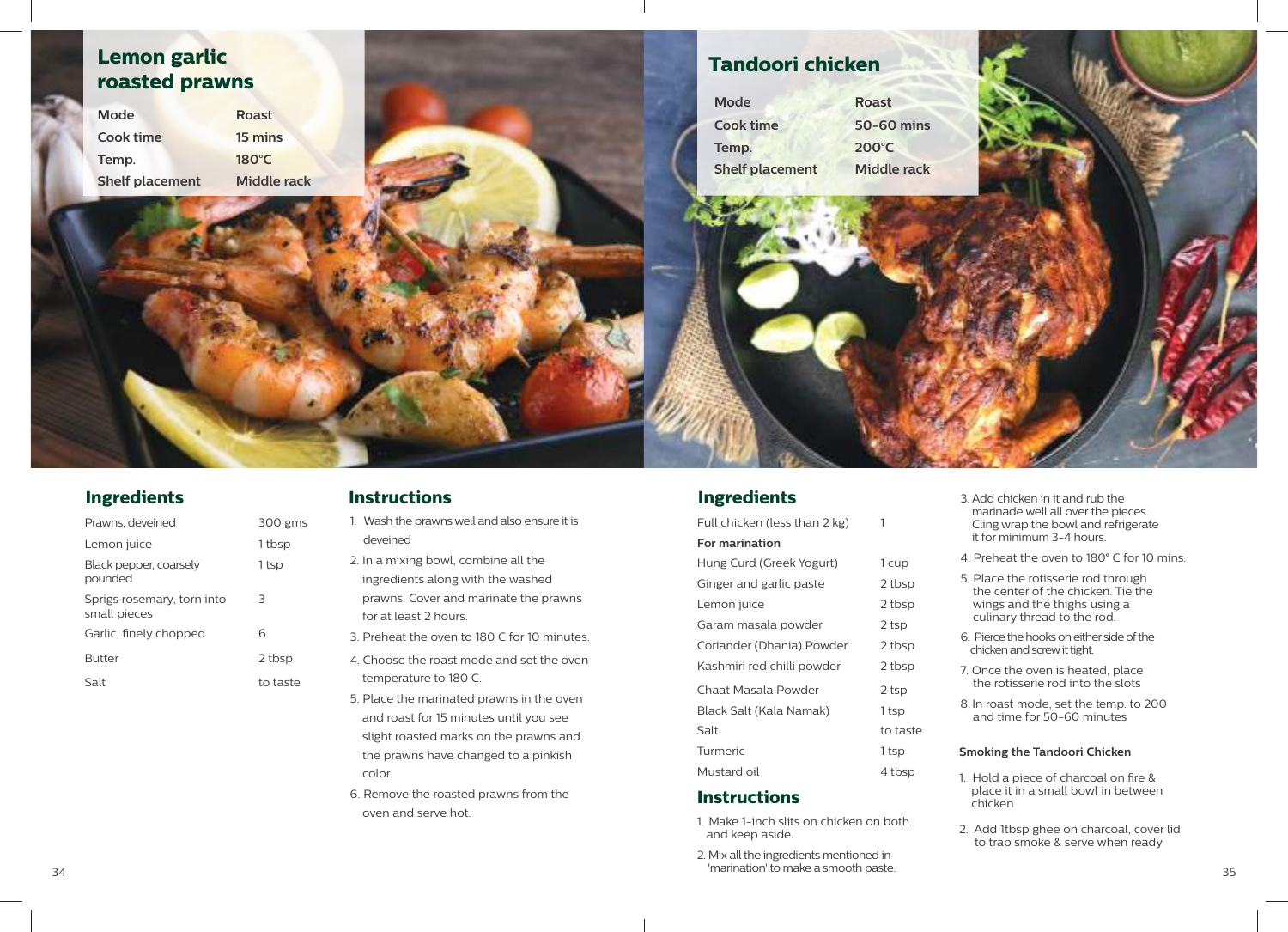# **Mutton chops**

| Mode                   | Grill              |
|------------------------|--------------------|
| Cook time              | 45-60 mins         |
| Temp.                  | $200^{\circ}$ C    |
| <b>Shelf placement</b> | Middle/bottom rack |

### **Grilled chicken strips**

| <b>Mode</b>            | Grill             |
|------------------------|-------------------|
| Cook time              | 30 mins           |
| Temp.                  | $200^{\circ}$ C   |
| <b>Shelf placement</b> | <b>Lower rack</b> |

#### **Ingredients Instructions**

| Mutton chops<br>(flesh with bones) | 500 gms   |
|------------------------------------|-----------|
| Hung curd                          | 1 cup     |
| Ginger garlic paste                | 2 tbsp    |
| Chilli powder                      | 2 tbsp    |
| Garam masala                       | 1 tbsp    |
| Coriander powder                   | 1 tbsp    |
| Turmeric powder                    | $1/2$ tsp |
| Pepper powder                      | 1 tbsp    |
| Freshly squeezed lemon juice       | 4 tbsp    |
| Salt                               | to taste  |
| Cooking oil/Butter                 | To brush  |

- 1. Clean the mutton chops thoroughly with fresh water
- 2. Add all ingredients to the mutton pieces and mix well. Check for the taste
- 3. Marinate it for 2-3 hours well either refrigerated or in room temperature
- 4. Place the chops in the wire rack
- 5. Preheat the oven to 180°C for 10 min.
- 6. Place the wire plate in oven and cook
- 7. Brush with oil in between to ensure perfect cooking of masala and to avoid dryness.
- 8. Check for the brownness level using light function and remove it using hand gloves/tongs

Note: • Marination time will ensure the penetration of masala flavour into the meat • Precooking will reduce the cooking time and retains the moisture (user preference)

#### **Ingredients Instructions**

Boneless chicken cut into 2 inch long and 1/2 inch wide strips 300 gms Fennel and coriander seeds 11/2 tbsp Cumin Seeds 1 tbsp Cardamom 2-3 nos Cloves 4 nos Cinnamon 1 inch Whole Red Chillies **4-5 nos** Tomato Ketchup 2 tbsp Vinegar 2 tbsp Chopped onions 1/2 cup Garlic 14 -15 Ginger 2 inch Freshly Ground Pepper 2 tsp Oil 3 tbsp Salt to taste

- 1. Clean the chicken strips, mix it with pepper powder and keep aside
- 2. Dry roast all spices until you get a good aroma
- 3. Grind onions, tomato ketchup, dry roasted masalas, vinegar, ginger garlic into a thick paste.
- 4. Add the ground masala, salt, oil to chicken strips and mix well
- 5. Keep it for marination (2-3 hrs) and place the strips in wire rack
- 6. Preheat the oven to 180°C for 10 min.
- 7. Place the wire rack in oven and cook as below
- 8. Check for the brownness level using light function and Flip in between for even cooking

#### Note:

Marination time will ensure the penetration of masala flavour into the chicken

36 and the contract of the contract of the contract of the contract of the contract of the contract of the contract of the contract of the contract of the contract of the contract of the contract of the contract of the con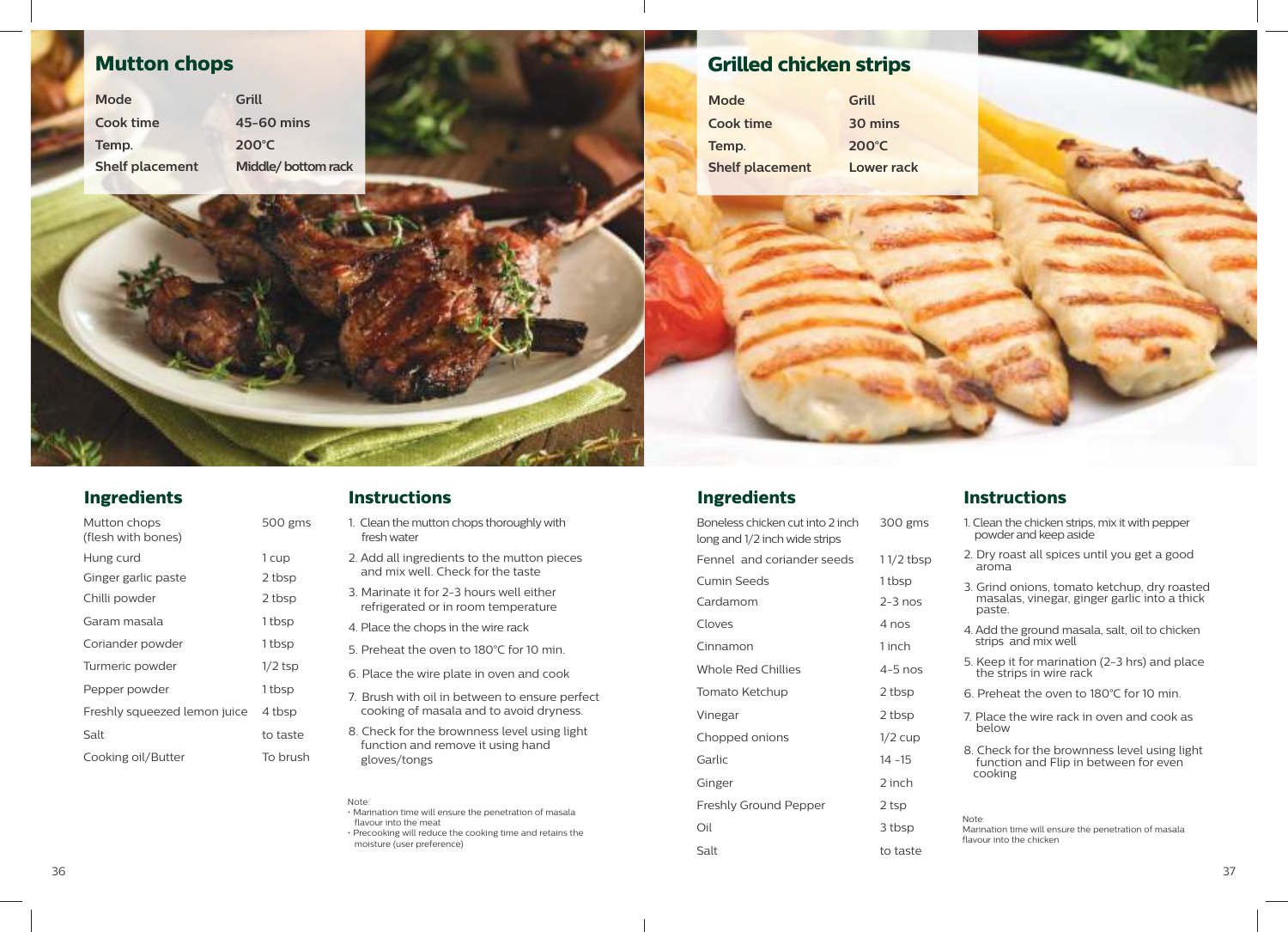### **Paneer tikka**

| Mode                   | Tikka           |
|------------------------|-----------------|
| Cook time              | 30 mins         |
| Temp.                  | $200^{\circ}$ C |
| <b>Shelf placement</b> | Middle rack     |

### **Chicken Tikka**

| Mode                   | <b>Tikka</b>       |
|------------------------|--------------------|
| Cook time              | 30 mins            |
| Temp.                  | $200^{\circ}$ C    |
| <b>Shelf placement</b> | <b>Middle rack</b> |

### **Ingredients Instructions**

| Cubed paneer                         | 200 gms    |
|--------------------------------------|------------|
| Cubed Onion, Capsicum,<br>Tomatoes   | 2 cups     |
| Hung curd (curd with less<br>water)  | $1/2$ cup  |
| Ginger garlic paste                  | 1 tbsp     |
| Chilli powder                        | 2 tbsp     |
| Chaat masala                         | $1/2$ tbsp |
| Coriander powder                     | 1 tbsp     |
| Turmeric powder                      | $1/2$ tsp  |
| Pepper powder (optional)             | 1 tbsp     |
| Salt                                 | to taste   |
| Tandoori colour powder<br>(optional) | a pinch    |

- 1. Cut the paneer and other vegetables into a desired size so that it can be pierced into a wooden skewer
- 2. Mix all ingredients and make a thick paste. Check for taste
- 3. Add the cubed vegetables, Paneer care fully, coat it completely and marinate it for 1-2 hrs
- 5. Pierce the vegetables, paneer one by one with small gaps in between in the skewer and tap it to remove excess marinade.
- 6. Place the skewers in the baking tray.
- 7. Preheat the oven to 180°C for 10 min.
- 8. Place the baking tray in oven and cook
- 9. Check for the doneness and remove it using tongs

Note: • Flip in between to get the brown layer • Marination time will ensure the penetration of masala flavour into tikkas

#### **Ingredients**

| Cubed chicken                       | 200 gms   |
|-------------------------------------|-----------|
| Cubed Onion, Capsicum,<br>Tomatoes  | 2 cups    |
| Hung curd (curd with less<br>water) | 1 cup     |
| Ginger garlic paste                 | 3 tbsp    |
| Chilli powder                       | 2 tbsp    |
| Garam masala                        | 1 tbsp    |
| Freshly squeezed<br>lemon juice     | 3 tbsp    |
| Coriander powder                    | 1 tbsp    |
| Turmeric powder                     | $1/2$ tsp |
| Pepper powder                       | 1 tbsp    |
| Salt                                | to taste  |
|                                     |           |

#### **Instructions**

- 1. Cut the chicken and other vegetables into a desired size so that it can be pierced into a wooden skewer
- 2. Mix all ingredients and make a thick paste. Check for taste
- 3. Add the cubed vegetables, chicken care fully, coat it completely and marinate it for 2-3 hrs
- 3.Pierce the vegetables, chicken one by one with small gaps in between in the skewer and tap it to remove excess marinade.
- 4. Place the skewers in the baking tray.
- 5. Preheat the oven to 180°C for 10 min.
- 6. Place the baking tray in oven and cook
- 7. Check for the doneness and remove it using tongs

- **Note:<br>• Flip in between to get the brown layer<br>• Marination time will ensure the penetr** • Marination time will ensure the penetration of masala
- flavour into tikkas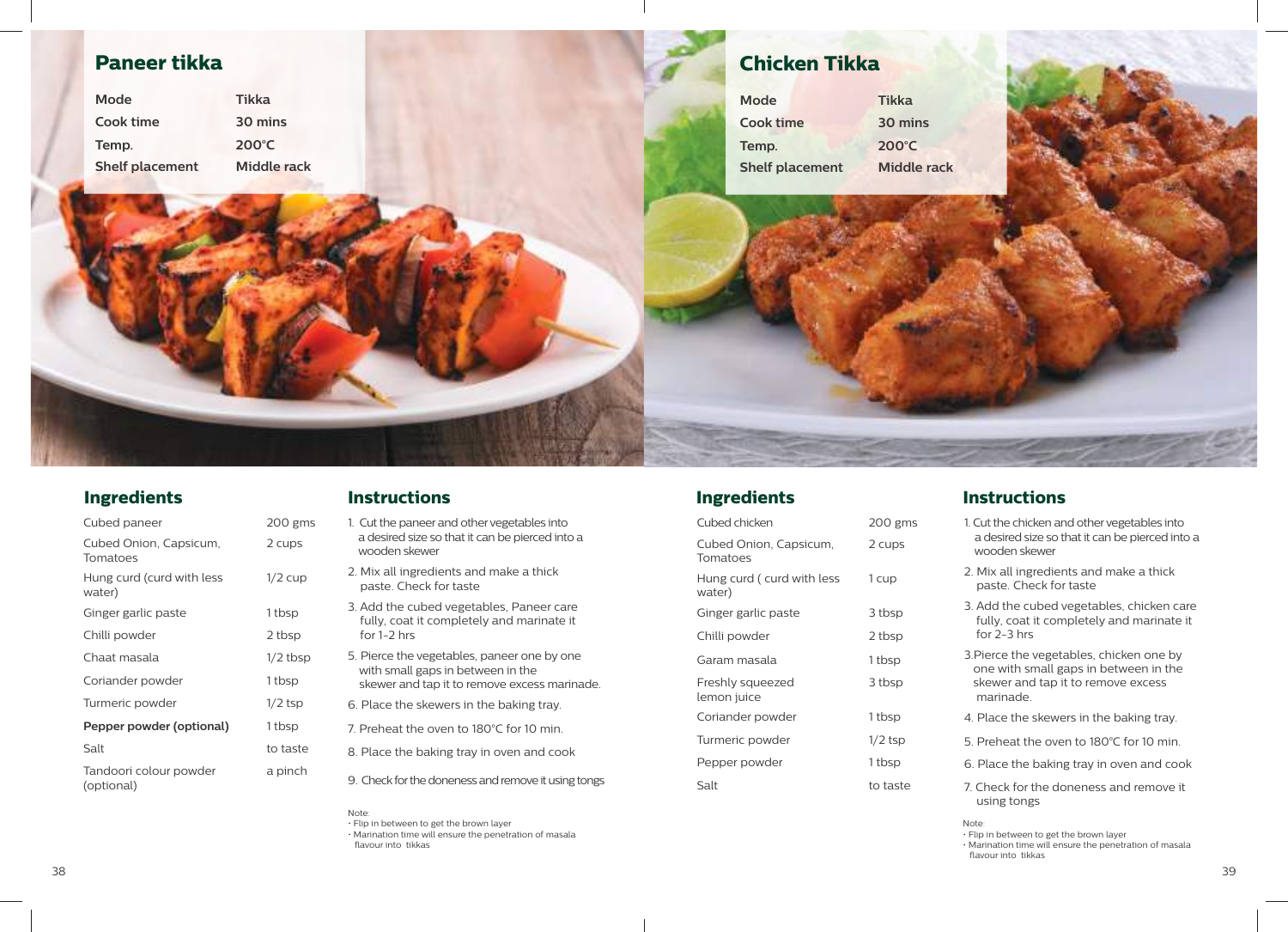

#### **Ingredients Instructions**

| Potato             | $2$ nos    |
|--------------------|------------|
| Carrot             | 1          |
| Beans              | $5-6$ nos  |
| Green peas         | $1/2$ cup  |
| Coriander leaves   | $1/2$ cup  |
| Corn flour         | 2 tbsp     |
| Dry mango powder   | $1/2$ tbsp |
| Oil                | 1 tbsp     |
| Chilli powder      | 2 tbsp     |
| Salt               | to taste   |
| Cooking oil/Butter | To brush   |

- 1. Cut vegetables into a desired size and cook it well (Pressure or normal)
- 2. Filter the water and mash it without any lumps and bigger pieces
- 3. Add all other ingredients and mix well
- 4. Shape it into cutlets of desired thickness and place it in a greased baking tray.
- 5. Preheat the oven to 180°C for 10 min.
- 6. Place the baking tray in oven and cook
- 7. Check for the doneness and remove it using tongs
	- 8. Flip in between to get the brown layer

Note: • Since the vegetables are precooked, slight browning of top layer is desired

#### **Ingredients Instructions**

| Green peas, steamed          | $1/4$ cups     |
|------------------------------|----------------|
| Spring mint leaves (Pudina)  | 8              |
| Grated ginger                | 1 inch         |
| Finely chopped onion         | 1              |
| Green Chilli, finely chopped | 1              |
| Potatoes, boiled and mashed  | 4              |
| Paneer                       | 1 cup          |
| Gram flour (besan)           | 2 tbsp         |
| Chaat Masala Powder          | 1 tsp          |
| Garam masala powder          | $1/2$ tsp      |
| Salt to taste                | to taste       |
| Oil                          | for<br>cooking |

- 1. Using the bake mode, preheat the oven for 10 minutes at 180 C.
- 2. Add the green peas, mint, ginger and green chilli into the mixer grinder and blend to get a coarse paste.
- 3. Transfer this to a large mixing bowl; add the remaining ingredients into the bowl, except the oil.
- 4. Mix well to combine all the ingredients. Check the salt and spice levels and adjust to suit your taste.
- 5. Once combined well, shape the kebabs into circular discs and place them on a greased baking tray.
- 6. Drizzle some oil over the kebabs and bake in the preheated oven for 25 to 30 minutes.
- 7. Half way through the baking turn the kebabs to the other side and drizzle some more oil and bake until golden brown on both sides.
- 8. Once done, serve the kebabs with Green chutney and date chutney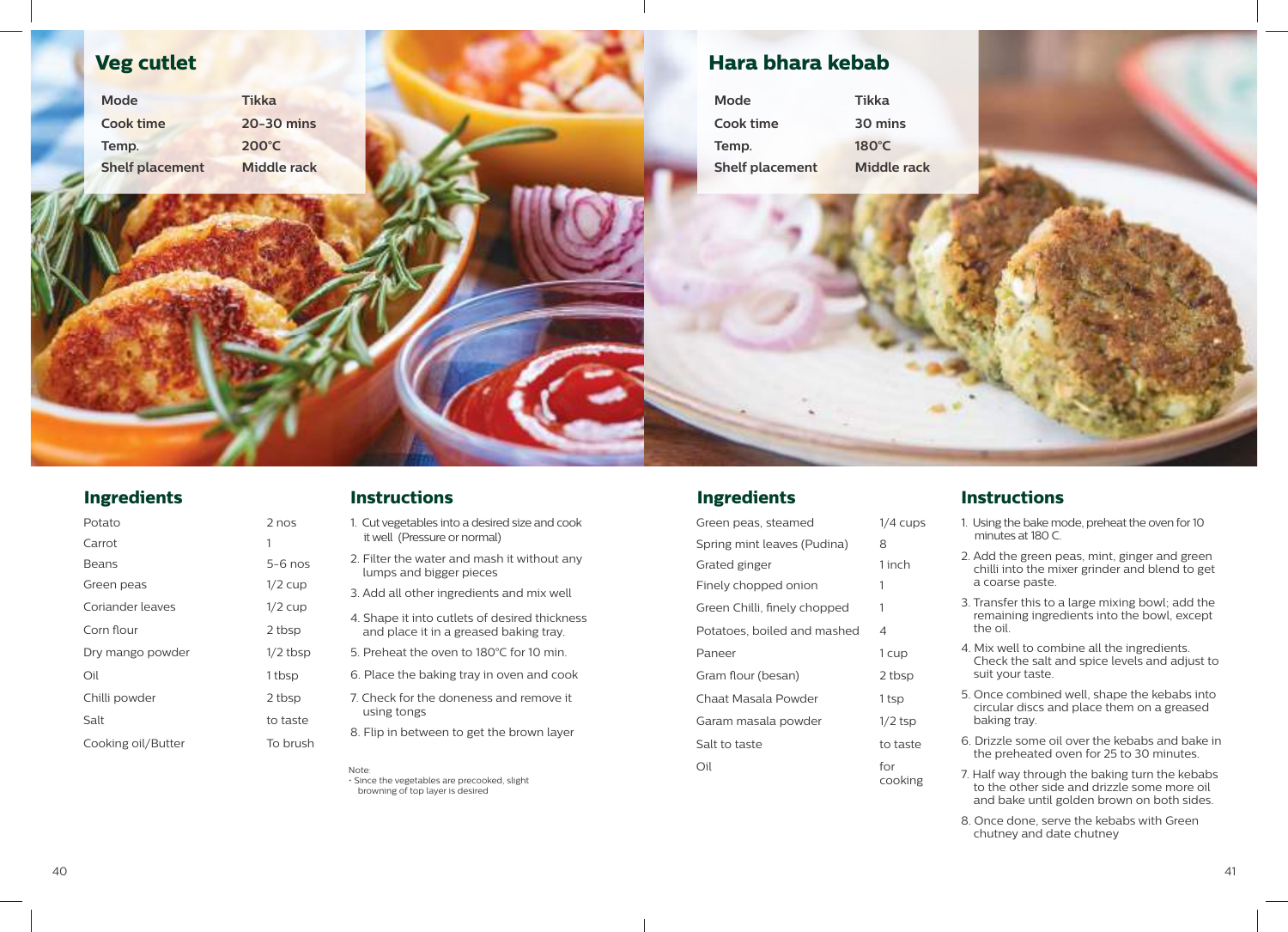### **Afghani tangri**

**Mode Tikka Cook time 45 mins Temp. 210°C Shelf placement Middle rack**

Chicken drumsticks 4

Almonds, soaked and made

Hung Curd (Greek Yogurt) 1/2 cup Cream 2 tbsp

Ginger paste 1 tbsp Garlic paste 1 tbsp Coriander (Dhania) powder 1 tbsp Chaat masala powder 1 tsp Black pepper powder and 1/4 tsp Salt as required to taste Turmeric powder 1 tsp Ghee or oil 2 tbsp

1/4 cup

**For marination**

into paste

#### **Ingredients Instructions**

- 1. Wash the chicken well in warm water.
	- 2. Make 1-inch slits on Chicken on both sides
- 3. Mix all the ingredients mentioned in 'mari nation' in a large bowl to make a smooth paste.
- 4. Add chicken into it and rub the marinade well all over the pieces. Cling wrap the bowl and refrigerate it for minimum 3-4 hours.
- 5. Preheat the oven to 210**°**C for about 10 mins
- 6. Place the marinated chicken on the baking tray & put in the oven
- 7. Bake the Chicken Tangri Kebab for half the time on one side, drizzle more ghee or oil in between and then turn it over and slather some of the masala from the pan and even it out.
- 8. Bake until the masala and top of the chicken looks little charred and done
- 9. For deep charred marks, place the tray on the top rack towards the last 10 minutes of the baking process and bake until the tandoori chicken gets the roasted texture.